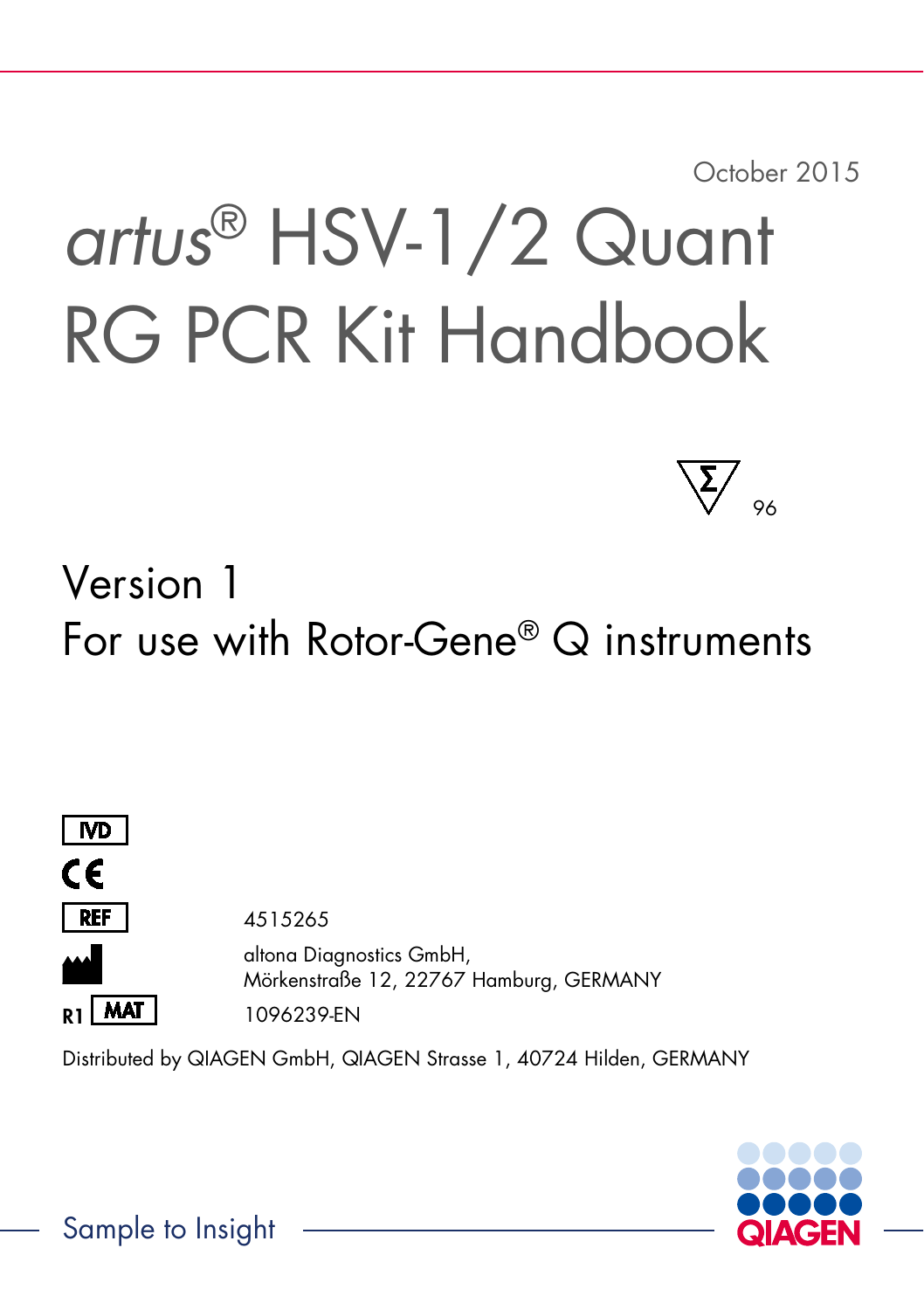# Contents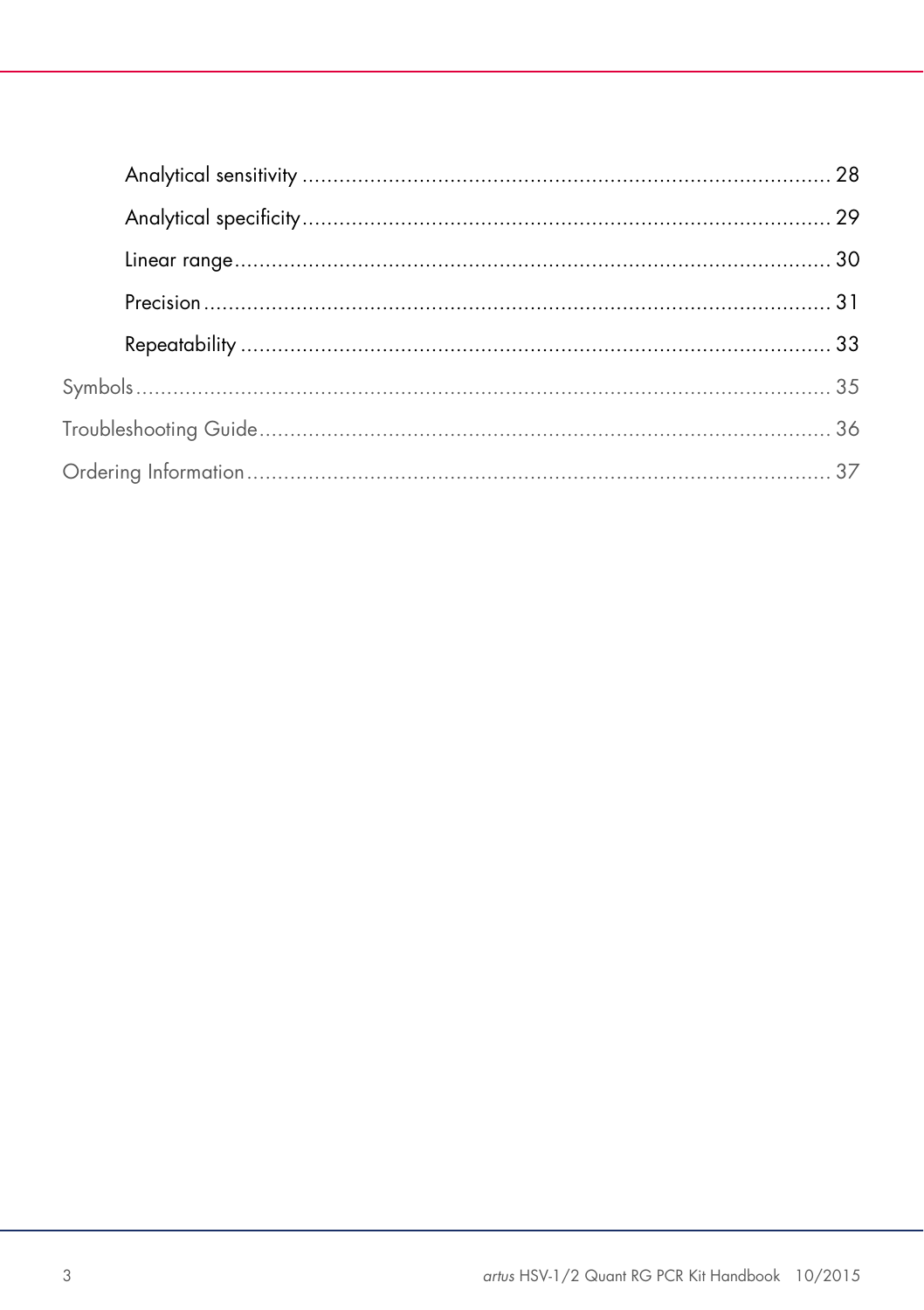# <span id="page-3-0"></span>Intended Use

The *artus*® HSV-1/2 Quant RG PCR Kit (96) is an *in-vitro* diagnostic test, based on real-time PCR technology, for the simultaneous detection and quantification of Herpes Simplex Virus 1 (HSV-1) and Herpes Simplex Virus 2 (HSV-2) specific DNA.

# <span id="page-3-1"></span>Summary and Explanation

The *artus* HSV-1/2 Quant RG PCR Kit constitutes a ready-to-use system for the detection of HSV-1- and HSV-2-specific DNA using real-time PCR on Rotor-Gene Q instruments. The assay includes a heterologous amplification system (Internal Control) to identify possible PCR inhibition and to confirm the integrity of the kit reagents.

### <span id="page-3-2"></span>Pathogen information

Herpes simplex virus 1 (HSV-1) and herpes simplex virus 2 (HSV-2) are members of the family *Herpesviridae* and, along with VZV, are classified as *[Alphaherpesvirinae](https://en.wikipedia.org/wiki/Alphaherpesvirinae)*. HSV-1 and HSV-2 have a linear double-stranded DNA genome of approximately 150 kbp. HSV-1 and HSV-2 share over 80% nucleotide identity within their protein-coding region.

Herpes simplex virus infections occur worldwide with no seasonal distribution. The virus is spread by direct contact with virus in secretions. The prevalence of HSV-1 infection increases gradually from childhood, reaching 80% and more in later years, whereas the seroprevalence of HSV-2 remains low until adolescence. Most HSV-1 primary infections are acquired as subclinical or unrecognized infections. Primary infections with HSV-2 classically present as herpes genitalis. Primary infection with HSV-1 or HSV-2 is followed by the establishment of latency in the dorsal root ganglia. Periodically, the virus reactivates and travels via the nerve axon to oral or genital sites, resulting in release of infectious virus and, in some cases, lesion formation. Although usually asymptomatic, HSV infections can cause a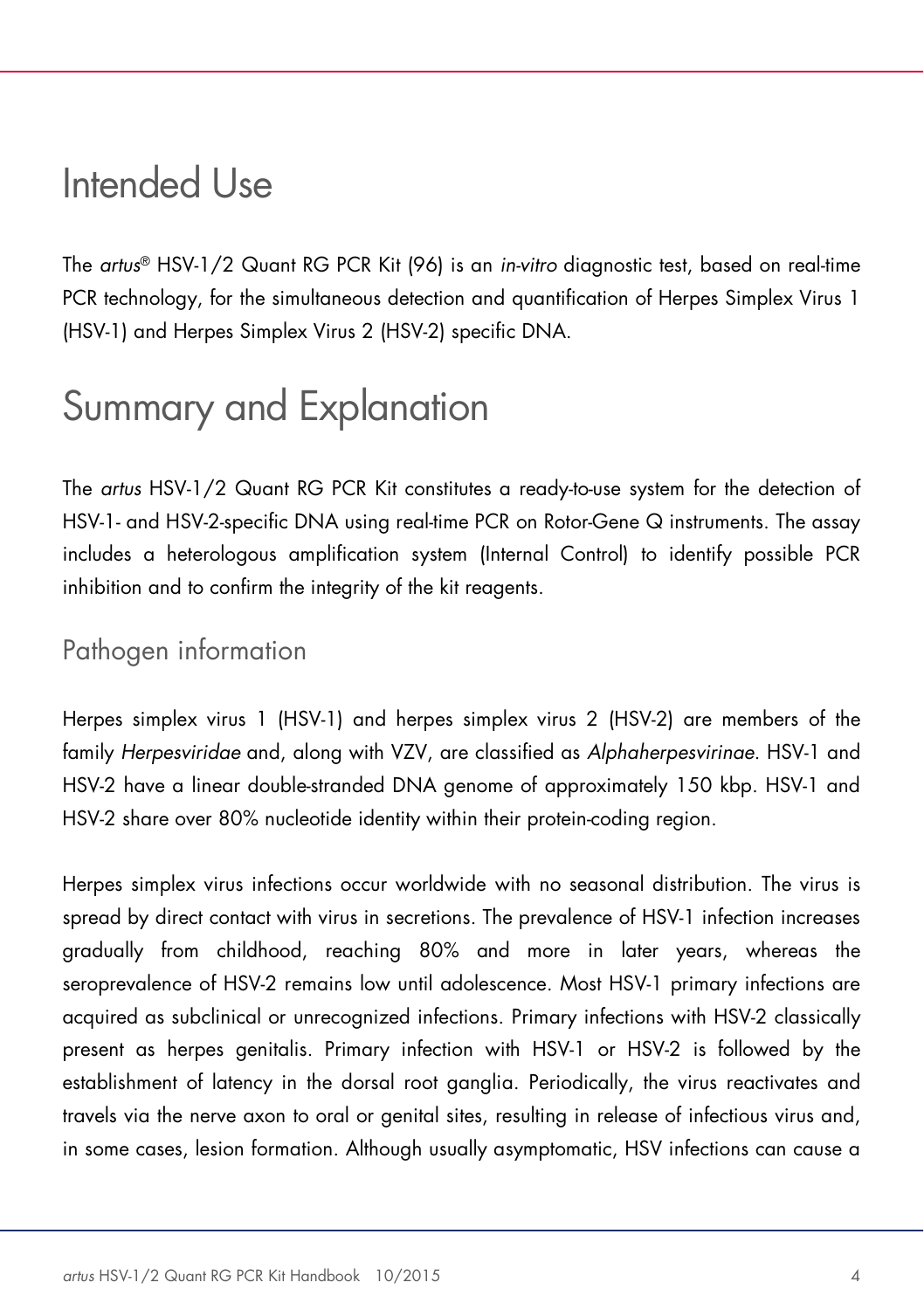wide spectrum of clinical manifestations, including oral herpes, genital herpes, neonatal herpes, encephalitis and ocular herpes.

# <span id="page-4-0"></span>Principle of the Procedure

The HSV-1/2 RG Master A and HSV-1/2 RG Master B contain reagents and enzymes for the specific amplification of target regions within the HSV-1 and HSV-2 genomes and for the direct detection of the specific amplicon in fluorescence channels Cycling Green and Cycling Red of Rotor-Gene Q instruments.

In addition, the *artus* HSV-1/2 Quant RG PCR Kit contains a heterologous amplification system to identify potential failures during the assay process. This is detected as an Internal Control (IC) in fluorescence channel Cycling Yellow of Rotor-Gene Q instruments.

Probes specific for HSV-1 DNA are labeled with the fluorophore FAM™, while probes specific for HSV-2 DNA are labeled with a fluorophore that displays the same characteristics as Cy®5. The probe specific for the Internal Control (IC) is labeled with the fluorophore JOE™. The use of probes labeled with spectrally distinguishable fluorophores enables simultaneous detection and quantification of HSV-1- and HSV-2-specific DNA as well as detection of the Internal Control in the corresponding channels of the Rotor-Gene Q instrument.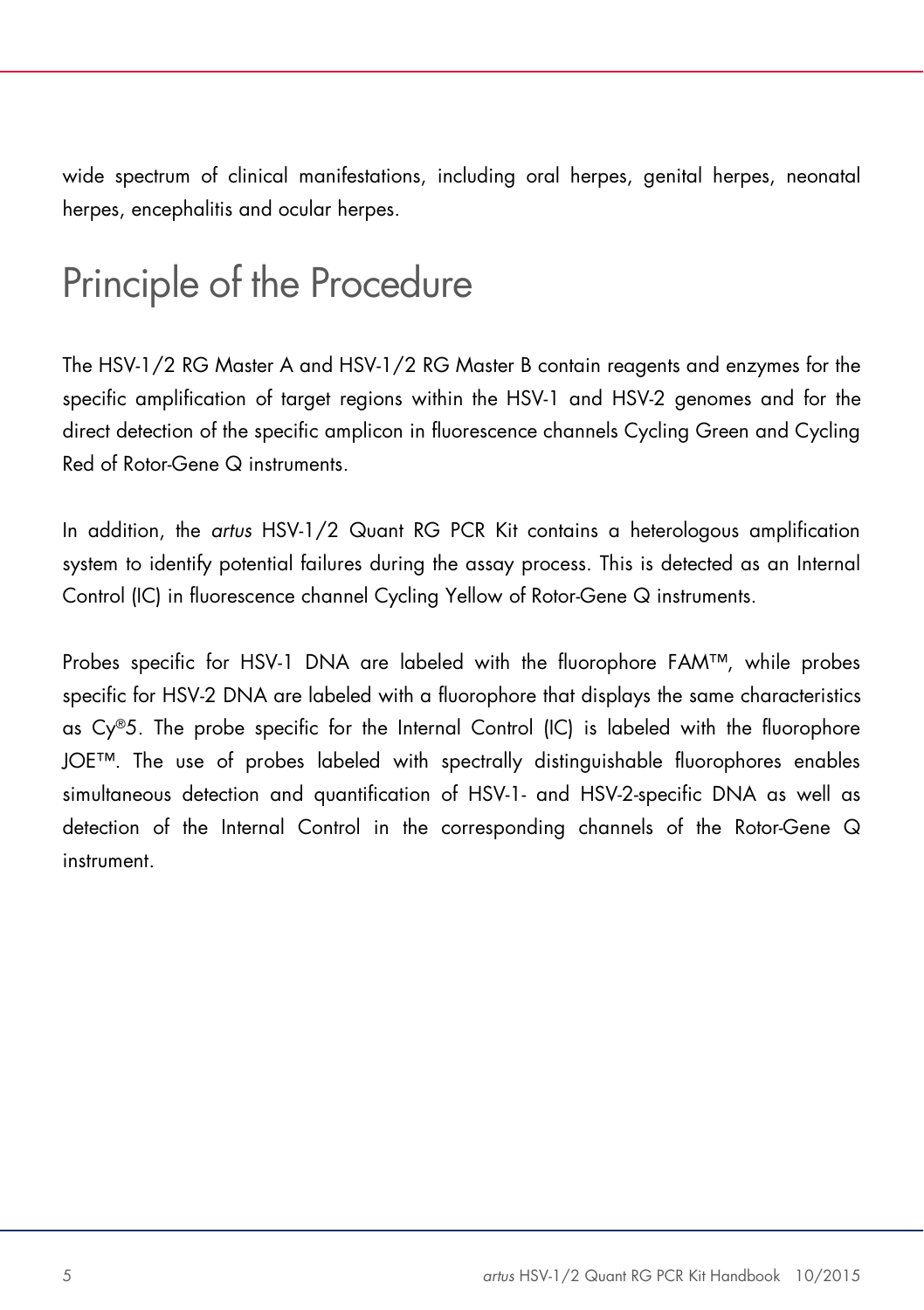# <span id="page-5-0"></span>Materials Provided

### <span id="page-5-1"></span>Kit contents

| artus HSV-1/2 Quant RG PCR Kit |                      | (96)                |  |
|--------------------------------|----------------------|---------------------|--|
| Catalog number                 |                      | 4515265             |  |
| <b>Number of reactions</b>     |                      | 96                  |  |
| Blue                           | HSV-1/2 RG Master A  | $8 \times 60$ µ     |  |
| Purple                         | HSV-1/2 RG Master B  | $8 \times 180$ pl   |  |
| Green                          | <b>HSV-1/2 RG IC</b> | $1 \times 1000 \mu$ |  |
| Red                            | $HSV-1$ QS*          | $4 \times 250 \mu$  |  |
| Orange                         | $HSV-2$ QS*          | $4 \times 250$ µ    |  |
| White                          | H <sub>2</sub> O     | $1 \times 500 \mu$  |  |
|                                | Handbook             |                     |  |

\* The *artus* HSV-1/2 Quant RG PCR Kit contains 4 HSV-1 Quantification Standards (QS1–QS4) as well as 4 HSV-2 Quantification Standards (QS1–QS4).

# <span id="page-5-2"></span>Materials Required but Not Provided

Prior to use, ensure that instruments have been checked and calibrated according to the manufacturer's recommendations.

#### Reagents

 QIAamp DNA Mini Kit (QIAGEN cat. no. 51304 or 51306; see ["DNA extraction"](#page-9-1), page [10\)](#page-9-1)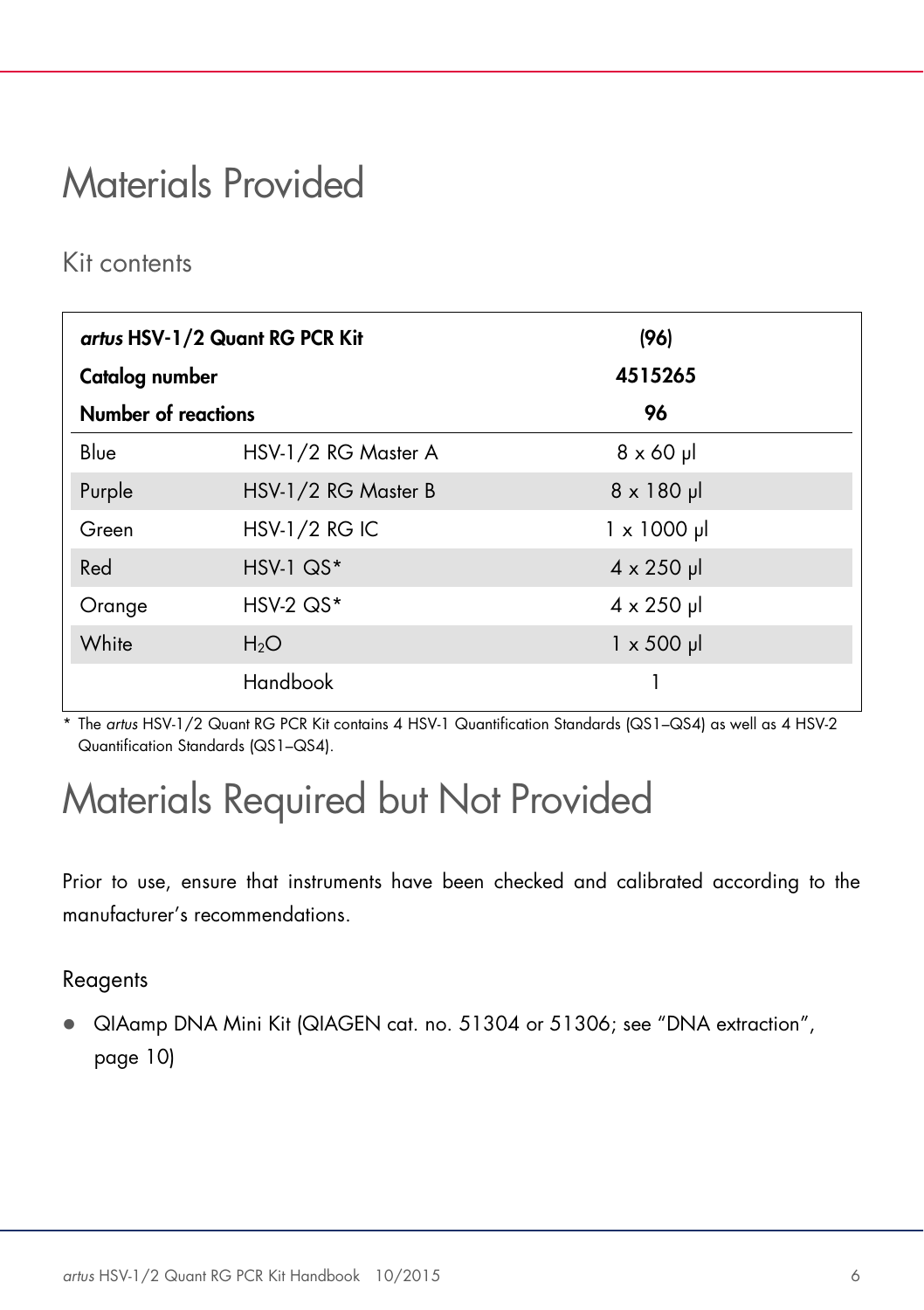### Consumables

- 0.1 ml Strip Tubes and Caps, for use with 72-well rotor (QIAGEN, cat. no. 981103 or 981106)
- Nuclease-free, low DNA-binding microcentrifuge tubes for preparing master mixes
- Nuclease-free pipet tips with aerosol barriers

### Equipment

- Rotor-Gene Q MDx 5plex, Rotor-Gene Q 5plex or Rotor-Gene Q 6plex instrument
- Rotor-Gene Q software version 2.3.1 or higher
- $\bullet$  Loading Block 72 x 0.1 ml Tubes, aluminum block for manual reaction setup (QIAGEN, cat. no. 9018901)
- Dedicated adjustable pipets for sample preparation
- Dedicated adjustable pipets for PCR master mix preparation
- Dedicated adjustable pipets for dispensing template DNA
- **•** Vortex mixer
- Benchtop centrifuge with rotor for 2 ml reaction tubes

# <span id="page-6-0"></span>Warnings and Precautions

For in vitro diagnostic use.

Read all instructions carefully before using the test.

### <span id="page-6-1"></span>**Warnings**

When working with chemicals, always wear a suitable lab coat, disposable gloves and protective goggles.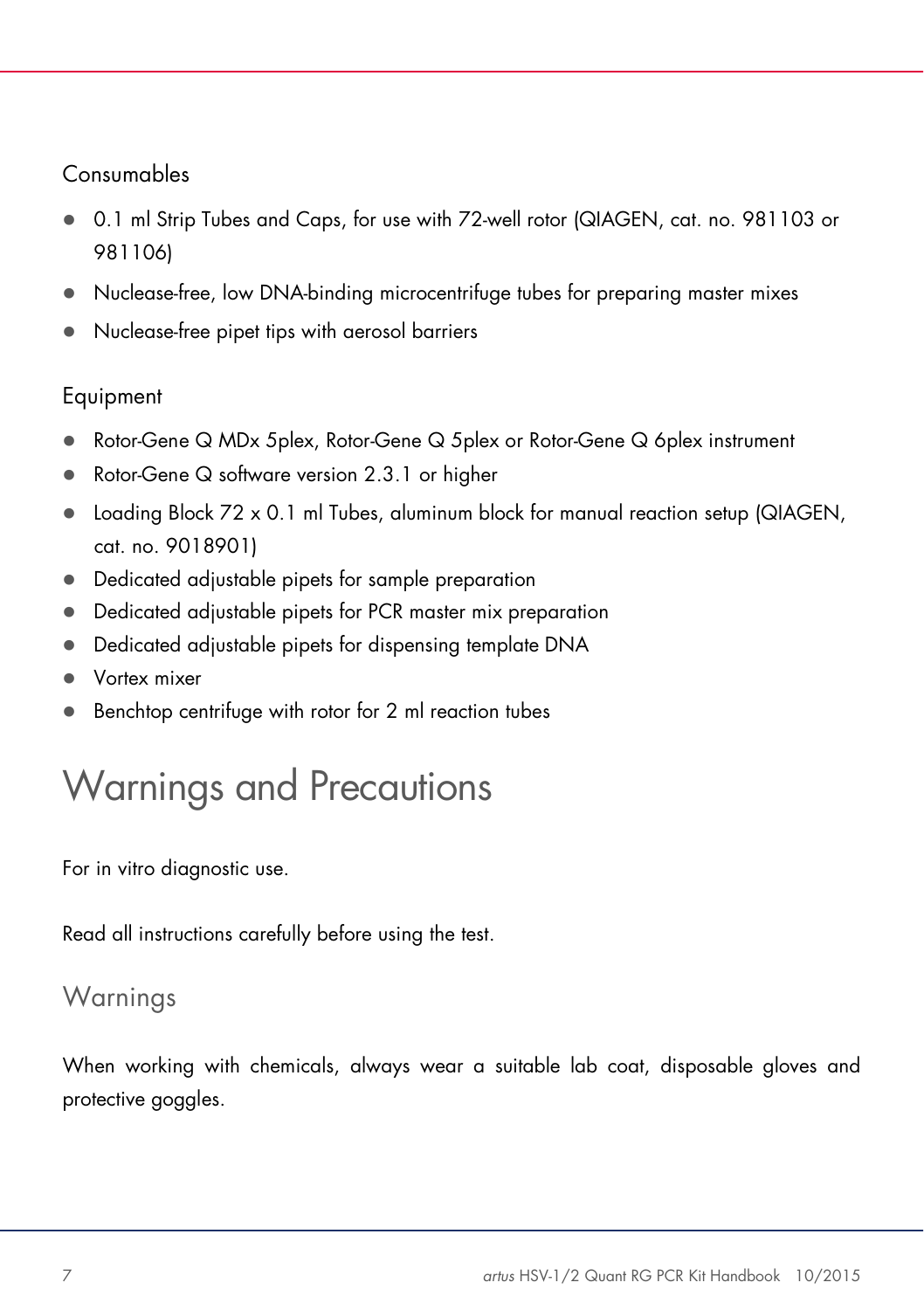### <span id="page-7-0"></span>**Precautions**

- Use of this product is limited to personnel specially instructed and trained in the techniques of real-time PCR and in vitro diagnostic procedures.
- Specimens should always be treated as infectious and/or biohazardous in accordance with safe laboratory procedures.
- Wear protective disposable powder-free gloves, a laboratory coat and eye protection when handling specimens.
- Avoid microbial and nuclease (DNase/RNase) contamination of the specimen and the components of the kit.
- Always use DNase/RNase-free disposable pipet tips with aerosol barriers.
- Always wear protective disposable powder-free gloves when handling kit components.
- Use separated and segregated working areas for specimen preparation, reaction setup and amplification/detection activities. The workflow in the laboratory should proceed in a unidirectional manner. Always wear disposable gloves in each area, and change them before entering different areas.
- Dedicate supplies and equipment to the separate working areas and do not move them from one area to another.
- Store positive and/or potentially positive material separately from all other components of the kit.
- Do not open the reaction tubes/plates post amplification to avoid contamination with amplicons.
- Additional controls may be tested according to guidelines or requirements of local, state and/or federal regulations or accrediting organizations.
- Do not use components of the kit that have passed their expiration date.
- Discard sample and assay waste according to your local safety regulations.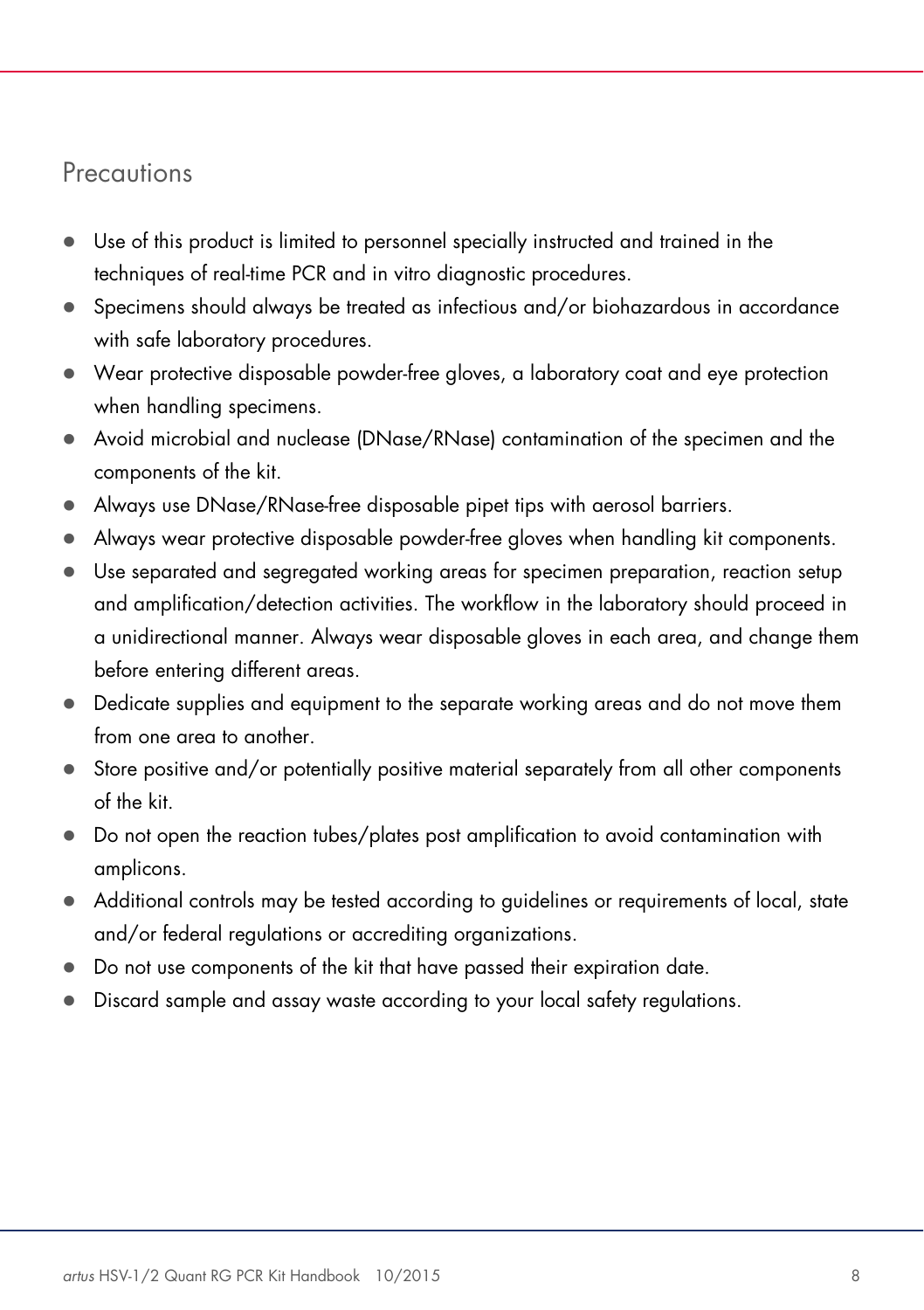# <span id="page-8-0"></span>Reagent Storage and Handling

### <span id="page-8-1"></span>Kit components

The *artus* HSV-1/2 Quant RG PCR Kit is shipped on dry ice. The components of the kit should arrive frozen. If one or more components are not frozen upon receipt, or if tubes have been compromised during shipment, contact QIAGEN Technical Services for assistance. Upon receipt, store all kit components at  $-30^{\circ}$ C to  $-15^{\circ}$ C.

Avoid thawing and freezing Master reagents (more than two times) as this may reduce assay performance. Freeze the reagents in aliquots if they are to be used intermittently. Do not store reagents at 4°C for longer than 2 hours. Protect HSV-1/2 RG Master A and HSV-1/2 RG Master B from light.

The *artus* HSV-1/2 Quant RG PCR Kit includes:

- Two Master reagents (HSV-1/2 RG Master A and HSV-1/2 RG Master B)
- Template Internal Control (HSV-1/2 RG IC)
- Four HSV-1 Quantification Standards (HSV-1 QS1-QS4)
- Four HSV-2 Quantification Standards (HSV-2 QS1-QS4)
- PCR-grade water  $(H_2O)$

HSV-1/2 RG Master A and HSV-1/2 RG Master B reagents contain all components (buffer, enzymes, primers and probes) for the amplification, detection and differentiation of HSV-1 and HSV-2-specific DNA and the Internal Control in a single reaction.

The Quantification Standards contain standardized concentrations of HSV-1- and HSV-2 specific DNA. These can be used individually as positive controls or together to generate a standard curve, which can be used to determine the concentration of HSV-1- and/or HSV-2-specific DNA in the sample. The concentrations of the Quantification Standards are shown in Table 1.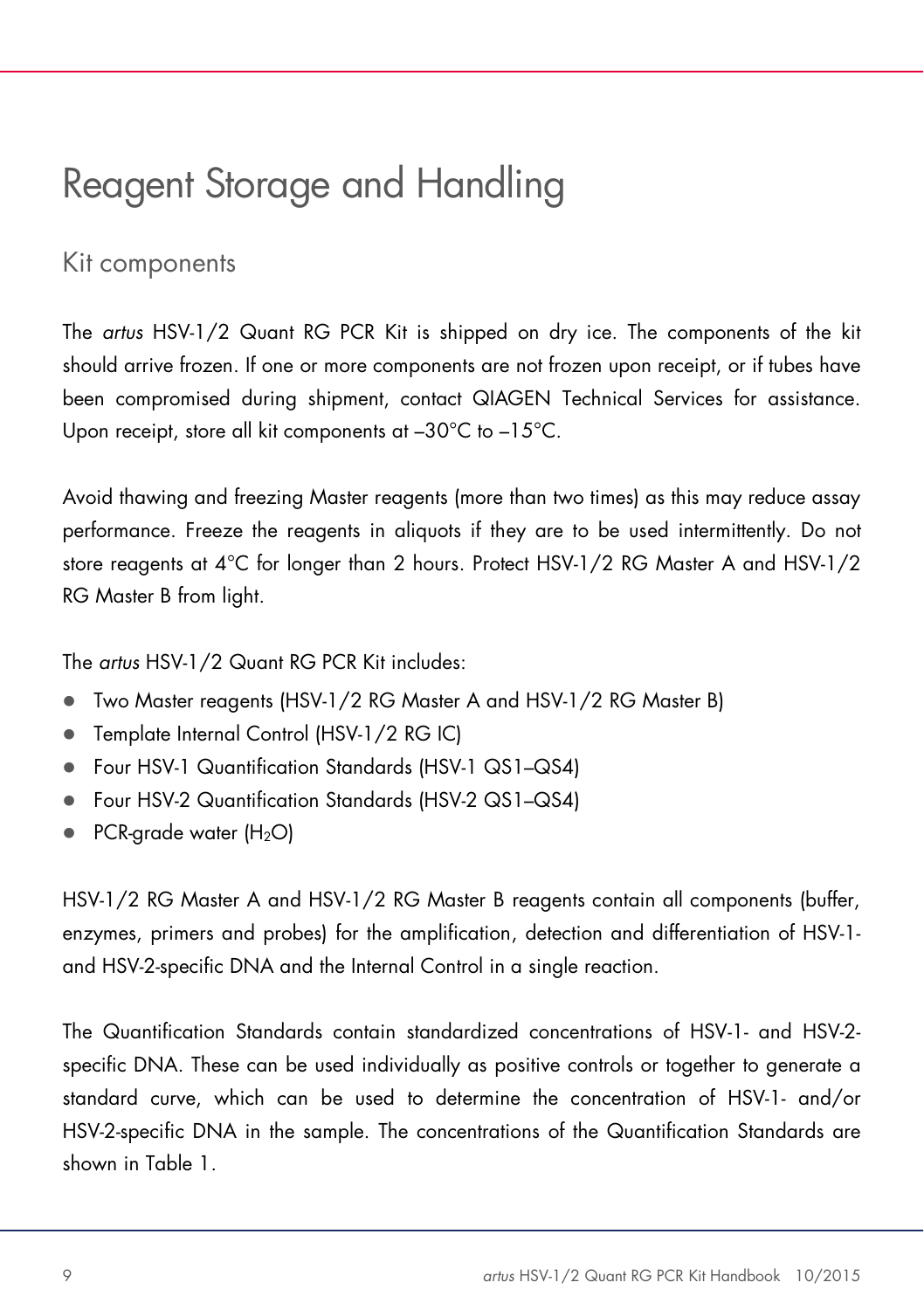|                                | Concentration (copies/µl) |         |
|--------------------------------|---------------------------|---------|
| <b>Quantification Standard</b> | HSV-1                     | $HSV-2$ |
| QS1                            | 10,000                    | 10,000  |
| QS <sub>2</sub>                | 1000                      | 1000    |
| QS3                            | 100                       | 100     |
| $\overline{\mathsf{Q}}$ S4     | 10                        | 10      |

#### Table 1. Concentration of Quantification Standards

# <span id="page-9-0"></span>Procedure

### <span id="page-9-1"></span>DNA extraction

HSV-1- and HSV-2-specific target sequences are amplified from DNA. As assay performance is dependent on the quality of the template DNA, make sure to use a sample preparation kit that yields DNA suitable for use in downstream PCR.

The QIAamp DNA Mini Kit (QIAGEN, cat. no. 51304 or 51306) is recommended for DNA purification for use with the *artus* HSV-1/2 Quant RG PCR Kit. Carry out DNA purification according to the instructions in the *QIAamp DNA Mini Handbook*.

As the wash buffers in the QIAamp DNA Mini Kit contain ethanol, carry out an additional centrifugation step prior to elution. Place the QIAamp Mini spin column in a new 2 ml collection tube and discard the old collection tube with the filtrate. Centrifuge for 10 minutes at approximately 17,000 x *g* (~13,000 rpm) in a benchtop centrifuge.

Important: The use of carrier RNA is crucial for extraction efficiency and stability of the extracted nucleic acid.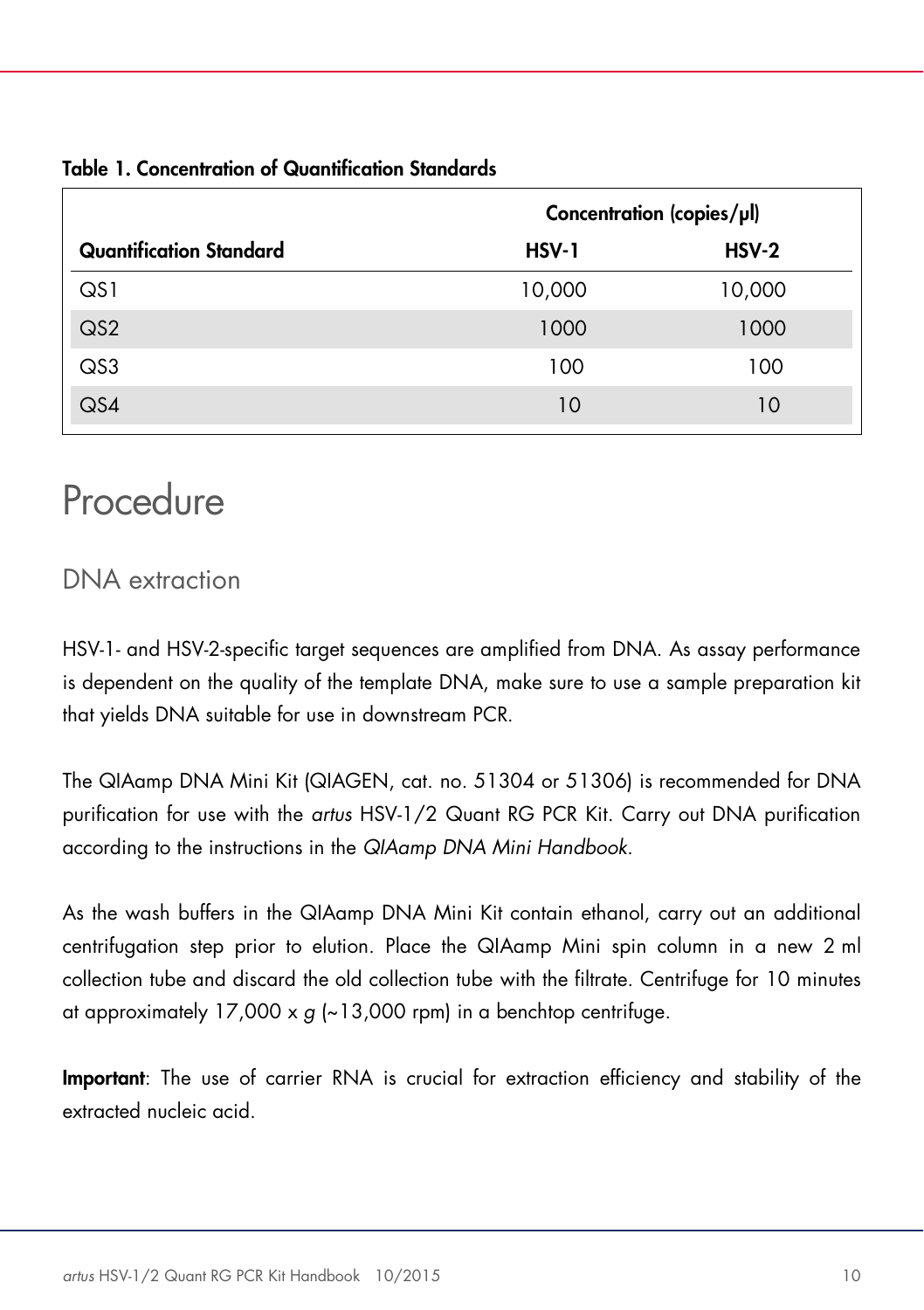Important: Ethanol is a strong inhibitor in real-time PCR. If your sample preparation kit uses wash buffers containing ethanol, make sure to remove all traces of ethanol prior to elution of the nucleic acid.

### <span id="page-10-0"></span>Internal Control

The *artus* HSV-1/2 Quant RG PCR Kit contains a heterologous Internal Control, which can either be used as a PCR inhibition control or as a control of the sample preparation procedure (nucleic acid extraction) and as a PCR inhibition control.

If the Internal Control is used as a PCR inhibition control, but not as a control for the sample preparation procedure, add the Internal Control directly to the mixture of HSV-1/2 RG Master A and HSV-1/2 RG Master B, as described in step 2b of the protocol (page [13\)](#page-12-0).

Regardless of which method/system is used for nucleic acid extraction, the Internal Control must not be added directly to the specimen. The Internal Control should always be added to the specimen/lysis buffer mixture. The volume of Internal Control to be added to the specimen/lysis buffer mixture depends only on the elution volume, and represents 10% of the elution volume. For example, when using the QIAamp DNA Mini Kit, the DNA is eluted in 60 μl Buffer AE. Therefore, add 6 μl Internal Control to the specimen/lysis buffer mixture of each sample.

Important: Do not add the Internal Control and/or the carrier RNA directly to the specimen.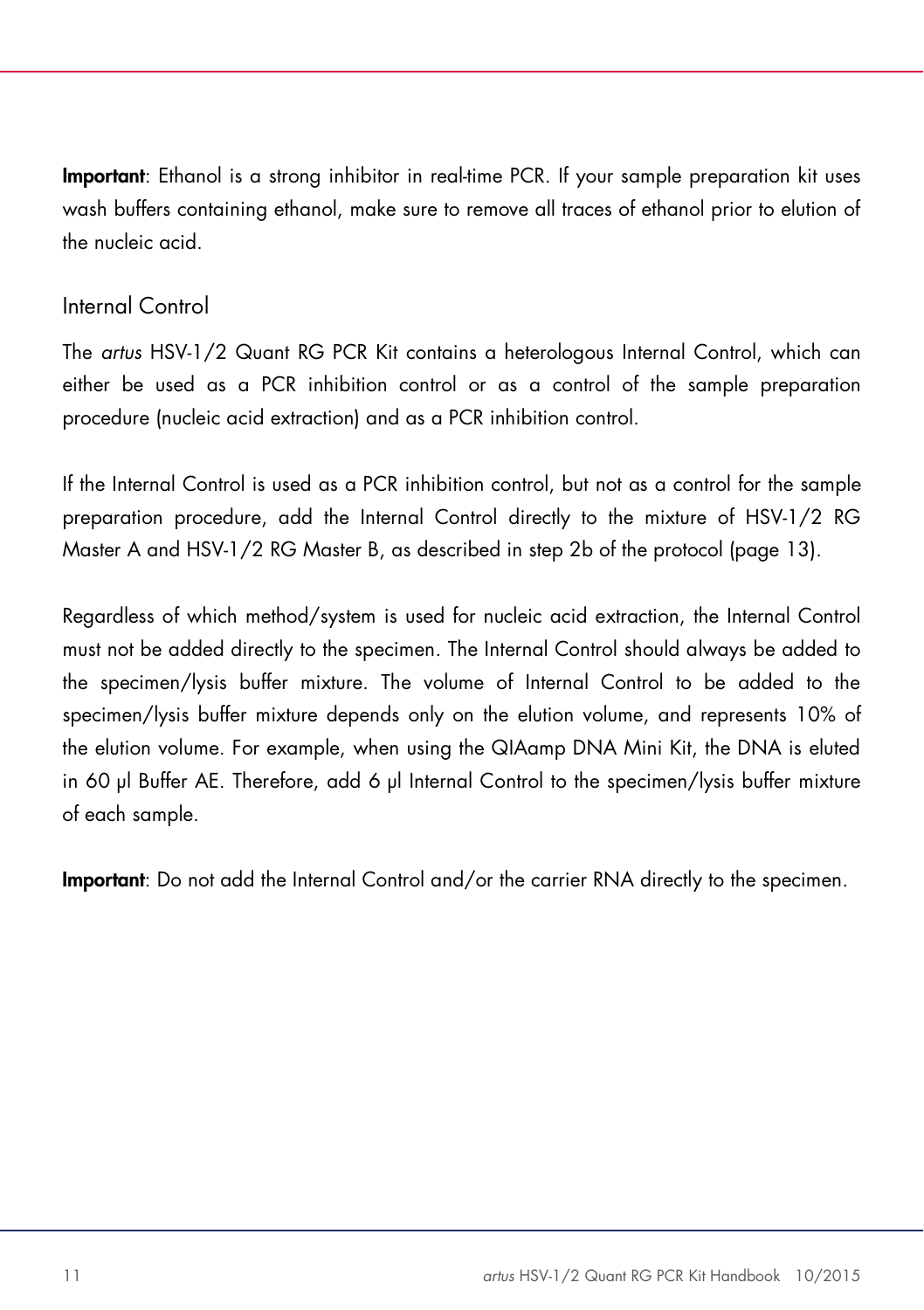### <span id="page-11-0"></span>Protocol: Detection of HSV-1- and HSV-2-specific DNA

### Important points before starting

- Before beginning the procedure, read ["Precautions"](#page-7-0), page [8.](#page-7-0)
- Take time to familiarize yourself with the Rotor-Gene Q instrument before starting the protocol. See the instrument user manual.
- Make sure that at least one positive control and one negative control (PCR-grade water) are included per PCR run.

#### Things to do before starting

- Make sure that the cooling block (accessory of the Rotor-Gene Q instrument) is precooled to 2–8°C.
- Before each use, all reagents need to be thawed completely, mixed (by repeated up and down pipetting or by quick vortexing) and centrifuged briefly.

### Procedure

- 1. Place the desired number of PCR tubes into the adapters of the cooling block.
- 2. If you are using the Internal Control to monitor the DNA isolation procedure and to check for possible PCR inhibition, follow step 2a. If you are using the Internal Control exclusively to check for PCR inhibition, follow step 2b.

Use the Internal Control according to step 2b for all samples, controls and Quantification Standards to be analyzed.

2a. The Internal Control has already been added to the isolation (see ["Internal](#page-10-0)  [Control"](#page-10-0), page [11\)](#page-10-0). In this case, prepare a master mix according to Table 2.

The reaction mix contains all of the components needed for PCR, except the sample.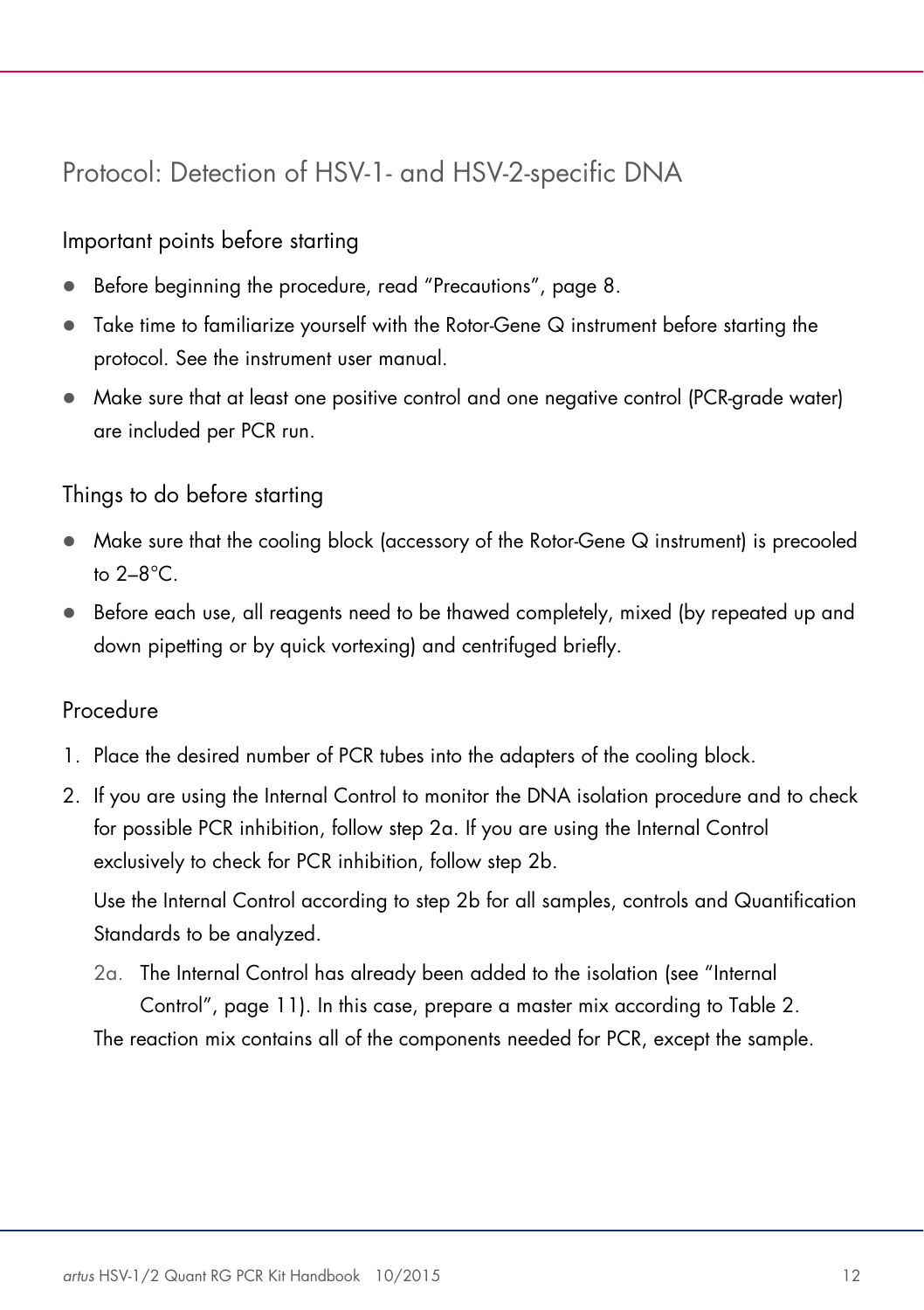Table 2. Preparation of master mix (Internal Control used to monitor DNA isolation and to check for PCR inhibition)

| Component           | reaction | 12 reactions |
|---------------------|----------|--------------|
| HSV-1/2 RG Master A | 5 µl     | $60$ pl      |
| HSV-1/2 RG Master B | $15 \mu$ | $180$ $\mu$  |
| <b>Total volume</b> | $20 \mu$ | 240 µl       |

<span id="page-12-0"></span>2b. The Internal Control must be added directly to the mixture of HSV-1/2 RG Master A and HSV-1/2 Master B. In this case, prepare a master mix according to Table 3.

The reaction mix contains all of the components needed for PCR, except the sample. Table 3. Preparation of master mix (Internal Control used exclusively to check for PCR inhibition)

| Component           | 1 reaction | 12 reactions |
|---------------------|------------|--------------|
| HSV-1/2 RG Master A | $5 \mu$    | $60$ pl      |
| HSV-1/2 RG Master B | $15 \mu$   | $180$ $\mu$  |
| $HSV-1/2$ RG IC     | اں 1       | 12 µl        |
| <b>Total volume</b> | $21 \mu$   | $252$ µ      |

\* The volume increase caused by adding the Internal Control is neglected when preparing the PCR assay. The sensitivity of the detection system is not impaired.

3. Pipet 20 μl of the master mix into each PCR tube. Then add 10 μl of the eluted sample DNA and mix well by pipetting repeatedly up and down. Correspondingly, add 10 μl of a positive control or Quantification Standard or 10 μl H2O (PCR-grade water) as a negative control.

Make sure to have at least one positive control and one negative control per run. For quantification, use all 8 Quantification Standards (HSV1 QS1–QS4 & HSV2 QS1–QS4).

4. Close the PCR tubes. Make sure that the locking ring (accessory of the Rotor-Gene instrument) is placed on top of the rotor.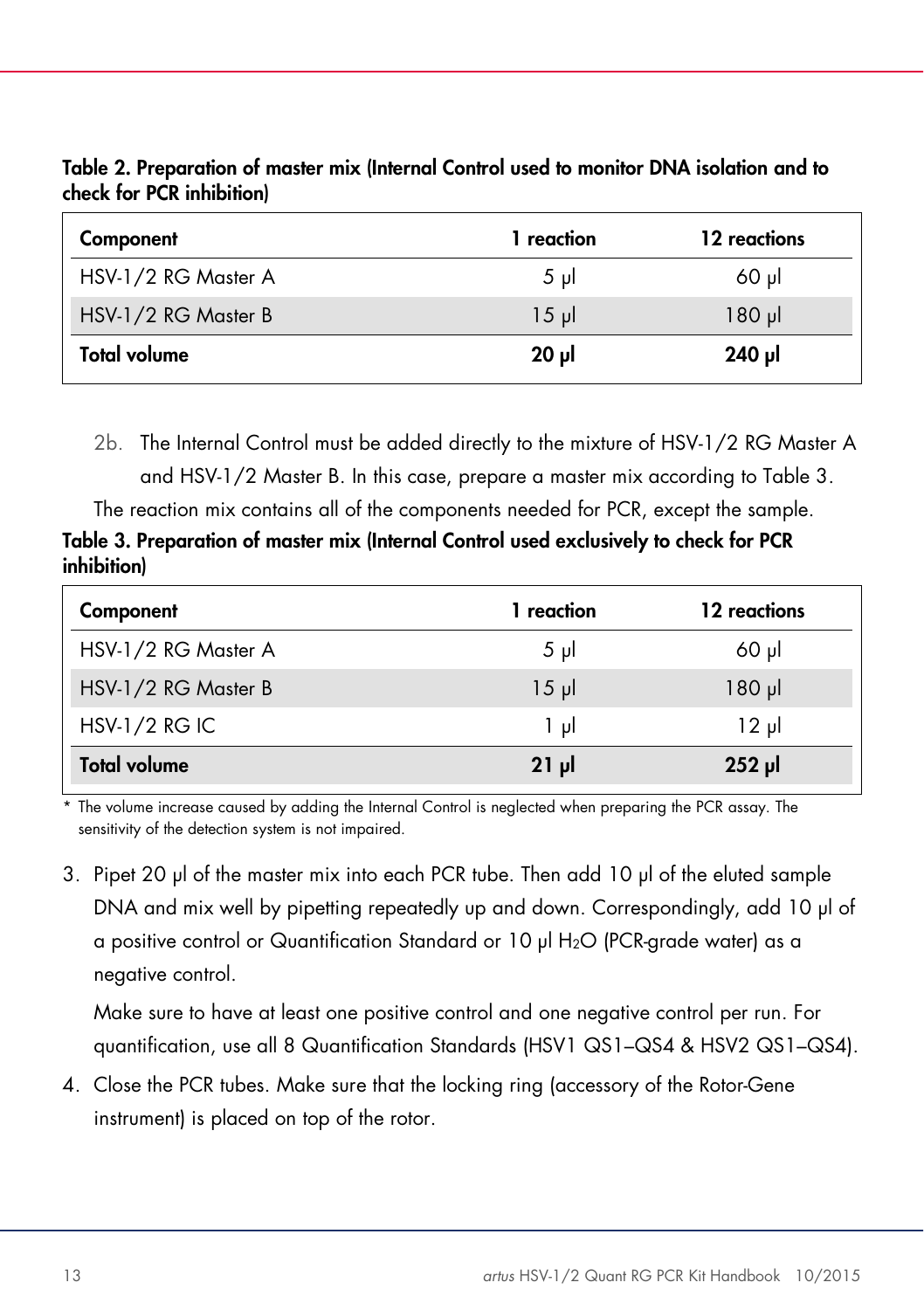5. For the detection of HSV-1- and HSV-2-specific DNA, create a temperature profile according to the following steps.

| Setting the general assay parameters           | Figures 1, 2, 3, 4 |
|------------------------------------------------|--------------------|
| Initial activation of the hot-start enzyme     | Figure 5           |
| <b>Amplification of the DNA</b>                | Figure 6           |
| Adjusting the fluorescence channel sensitivity | Figure 7           |
| Starting the run                               | Figure 8           |

All specifications refer to the Rotor-Gene Q software version 2.3.1, and higher. Please find further information on programming Rotor-Gene instruments in the instrument user manual. In the illustrations these settings are framed in bold black.

6. First, open the New Run Wizard dialog box with the Advanced version and select Two Step (Figure 1). Click Next to continue.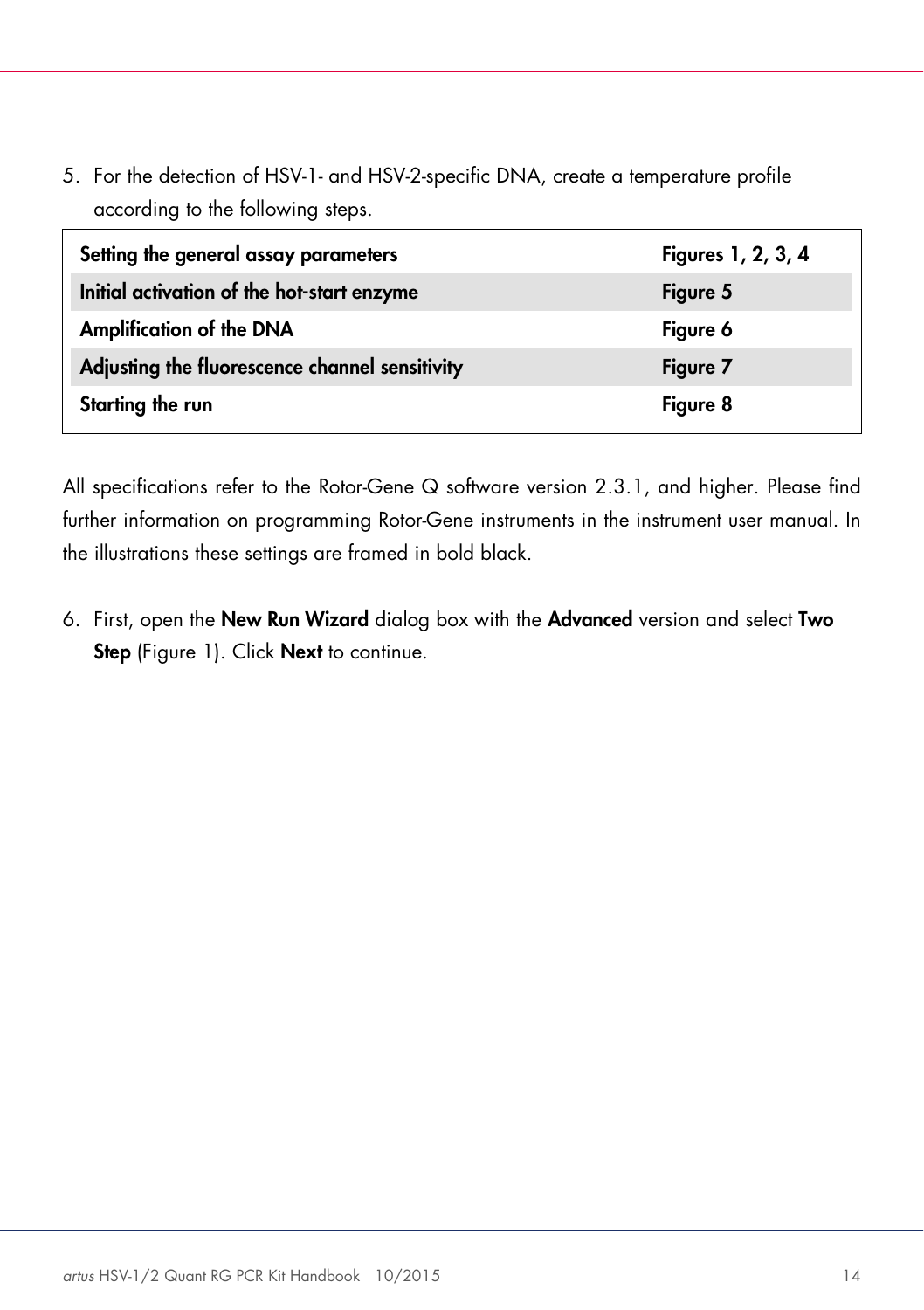

Figure 1. The New Run dialog box.

7. In the next New Run Wizard dialog box (Figure 2), check the Locking Ring Attached box and click Next.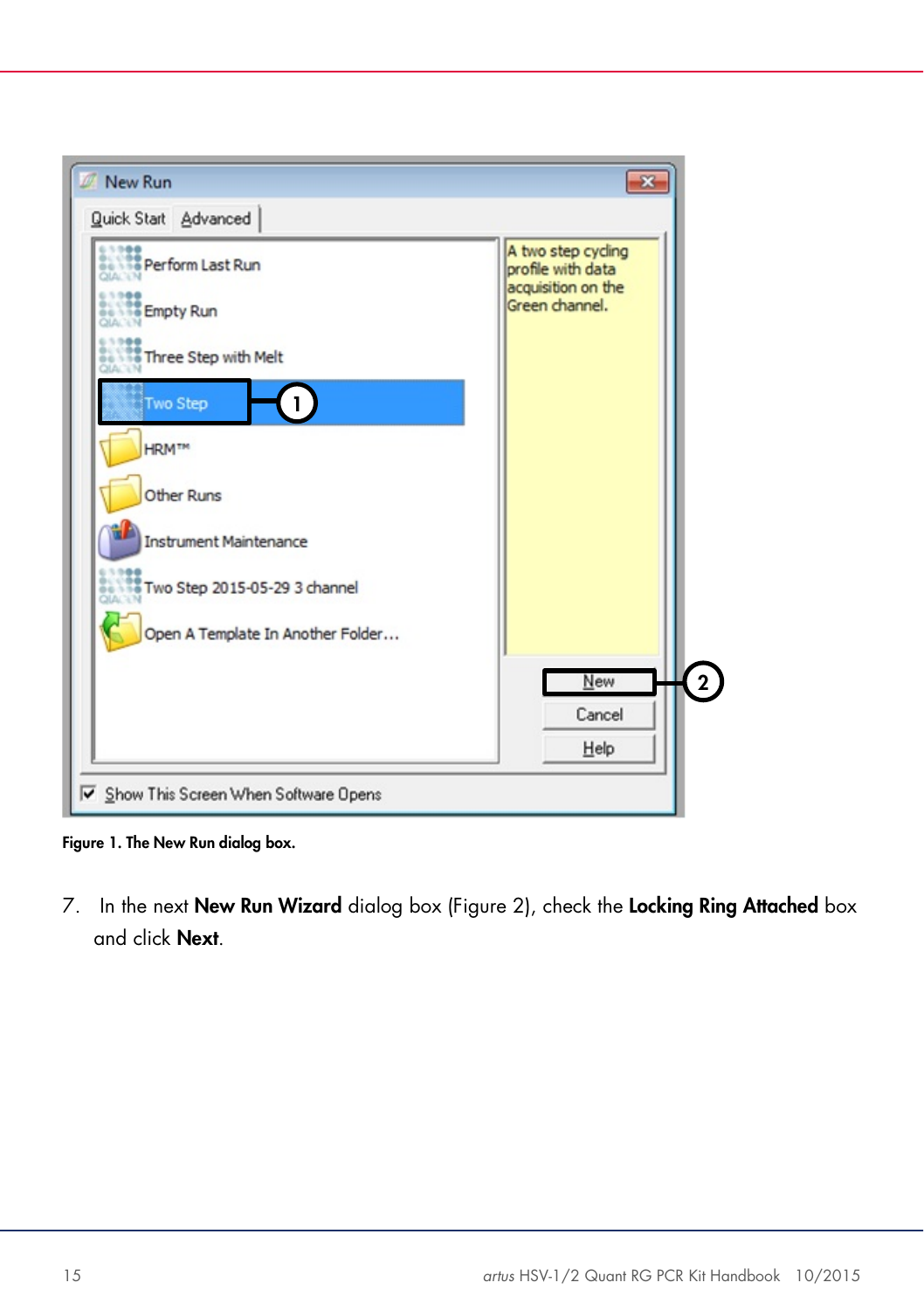

Figure 2. The New Run Wizard dialog box.

8. Select 30 for the PCR reaction volume and click Next (Figure 3).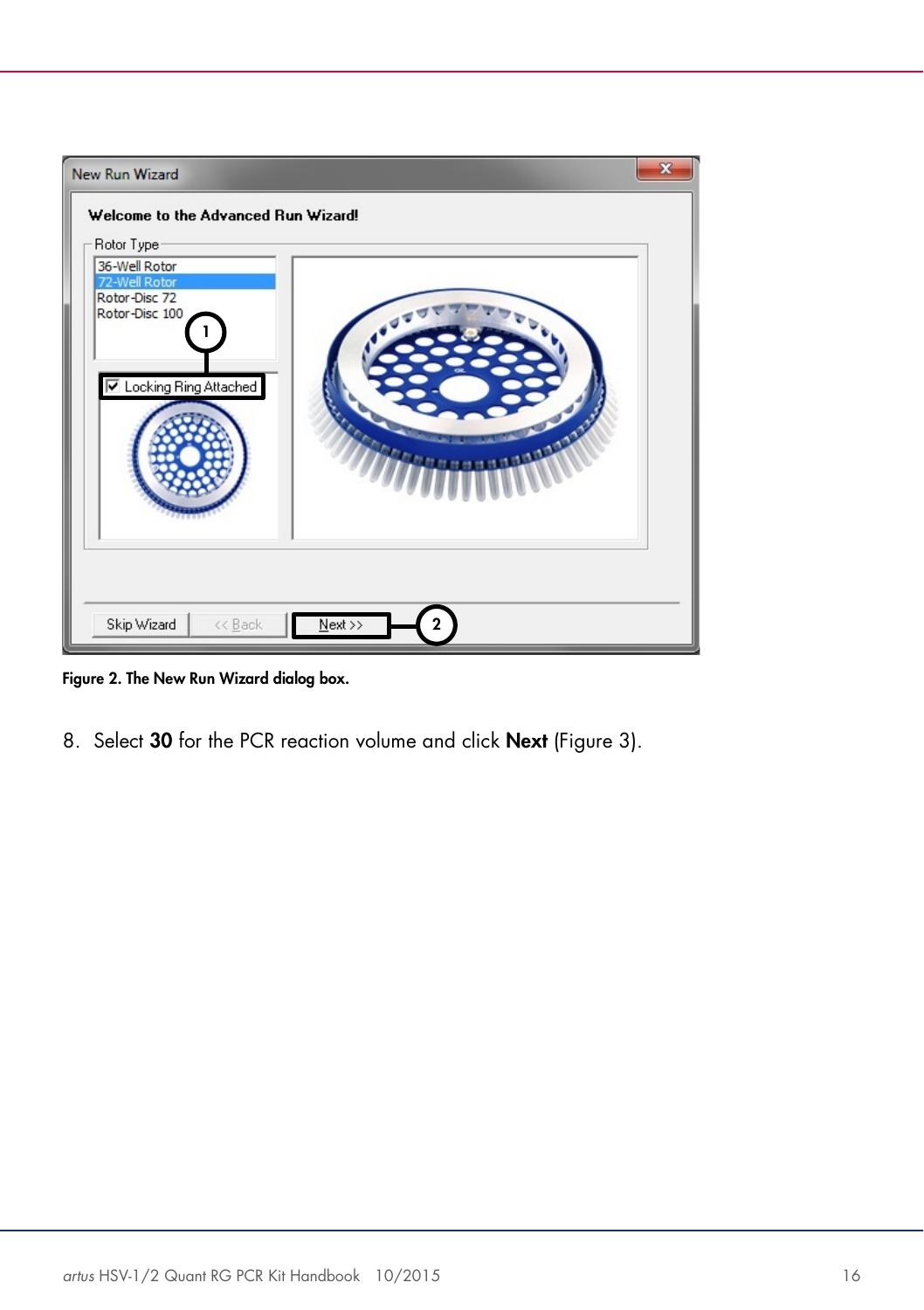| New Run Wizard                             |                                                                                                                                            |                                                                                                            |
|--------------------------------------------|--------------------------------------------------------------------------------------------------------------------------------------------|------------------------------------------------------------------------------------------------------------|
|                                            | This screen displays miscellaneous options for the run. Complete the fields,<br>clicking Next when you are ready to move to the next page. | This box displays<br>help on elements in<br>the wizard. For help                                           |
| Operator:                                  | QIAGEN                                                                                                                                     | on an item, hover<br>your mouse over the                                                                   |
| Notes:                                     |                                                                                                                                            | item for help. You<br>can also click on a<br>combo box to display<br>help about its<br>available settings. |
| Reaction<br>Volume (µL):<br>Sample Layout: | 30<br>1, 2, 3                                                                                                                              |                                                                                                            |
| Skip Wizard                                | $<<$ Back<br>Next >>                                                                                                                       |                                                                                                            |

Figure 3. Setting the general assay parameters.

9. Click the Edit Profile button in the next New Run Wizard dialog box (Figure 4), and program the temperature profile as shown in Figures 5–6.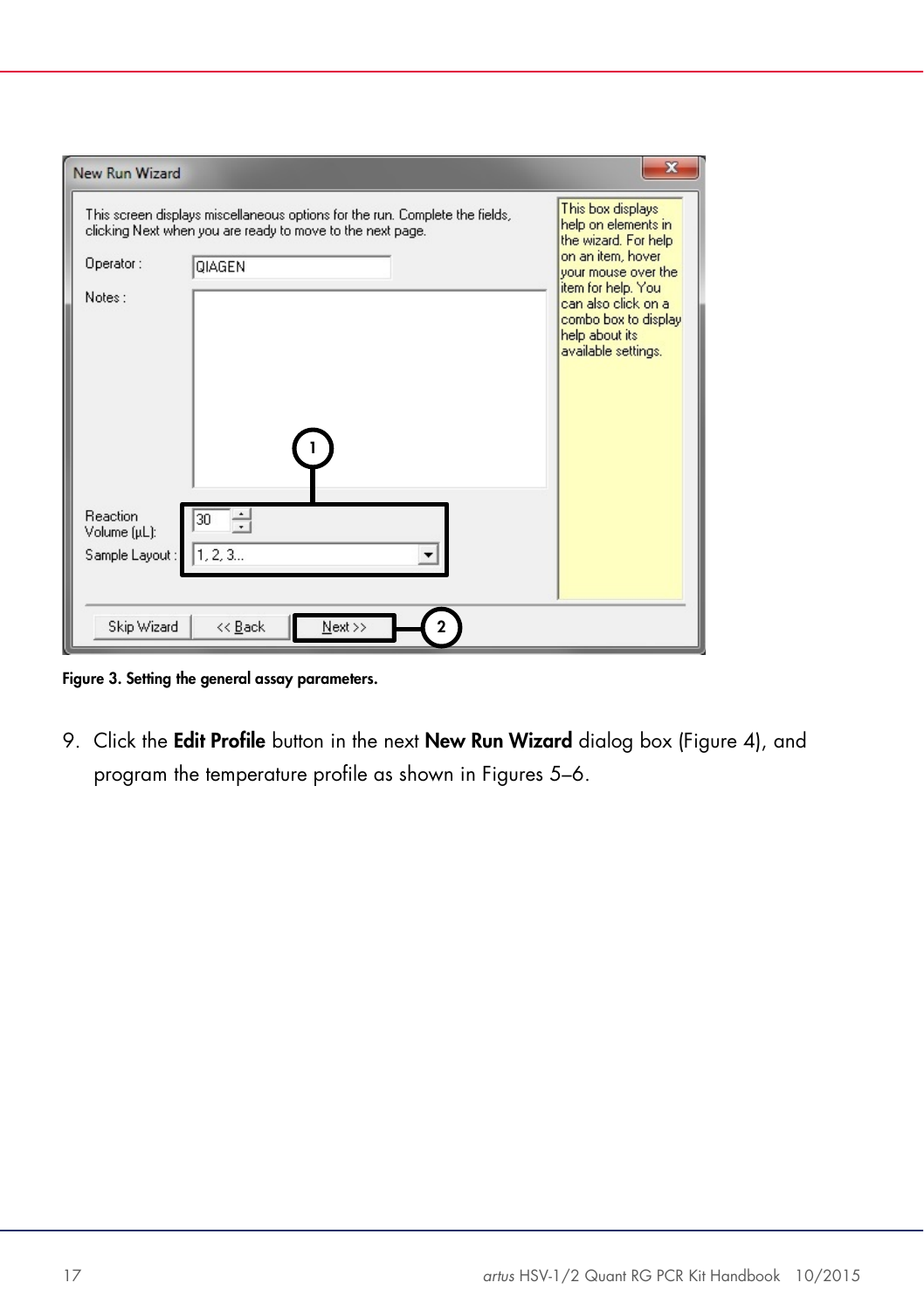

Figure 4. Editing the profile.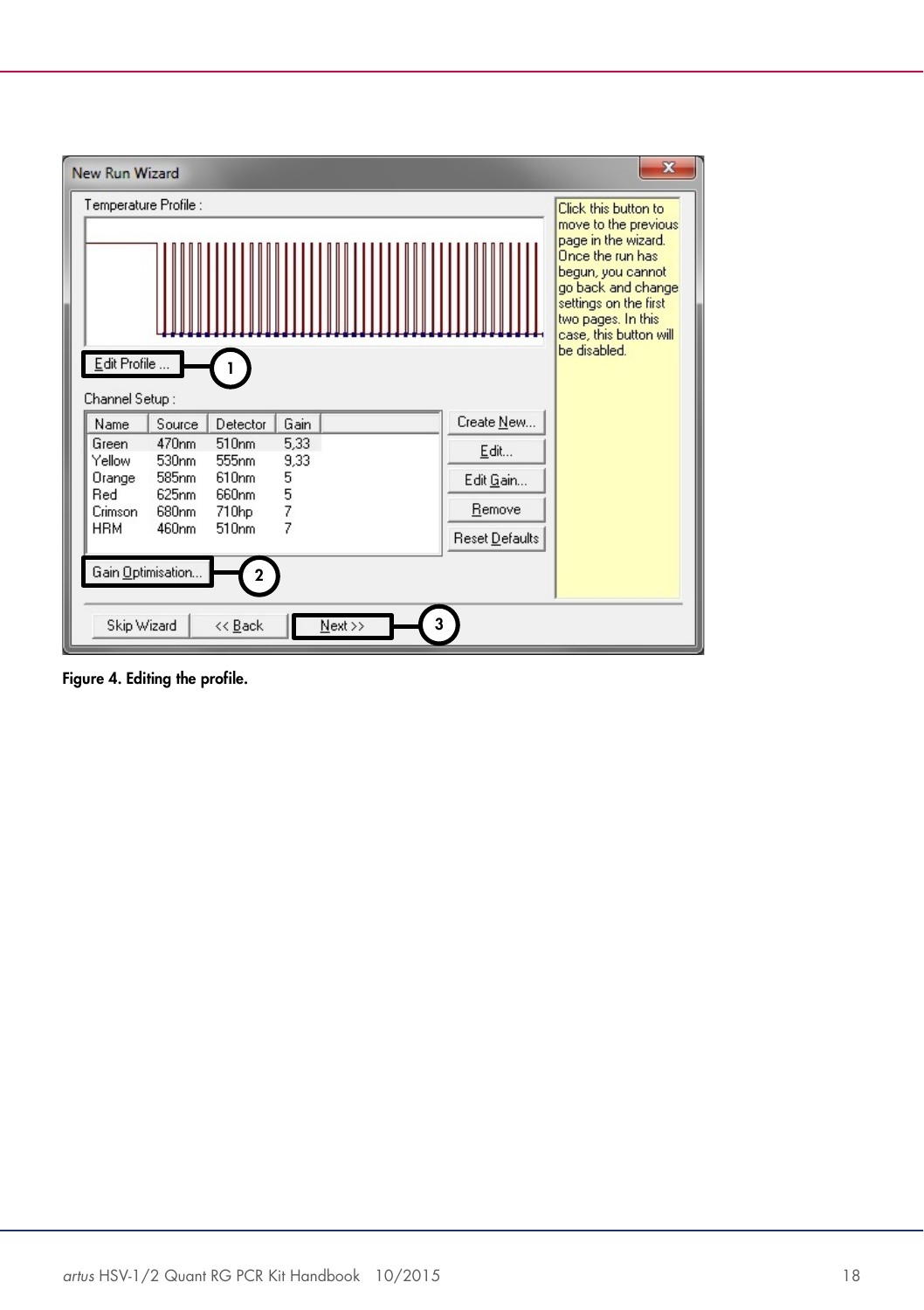

Figure 5. Initial activation of the hot-start enzyme.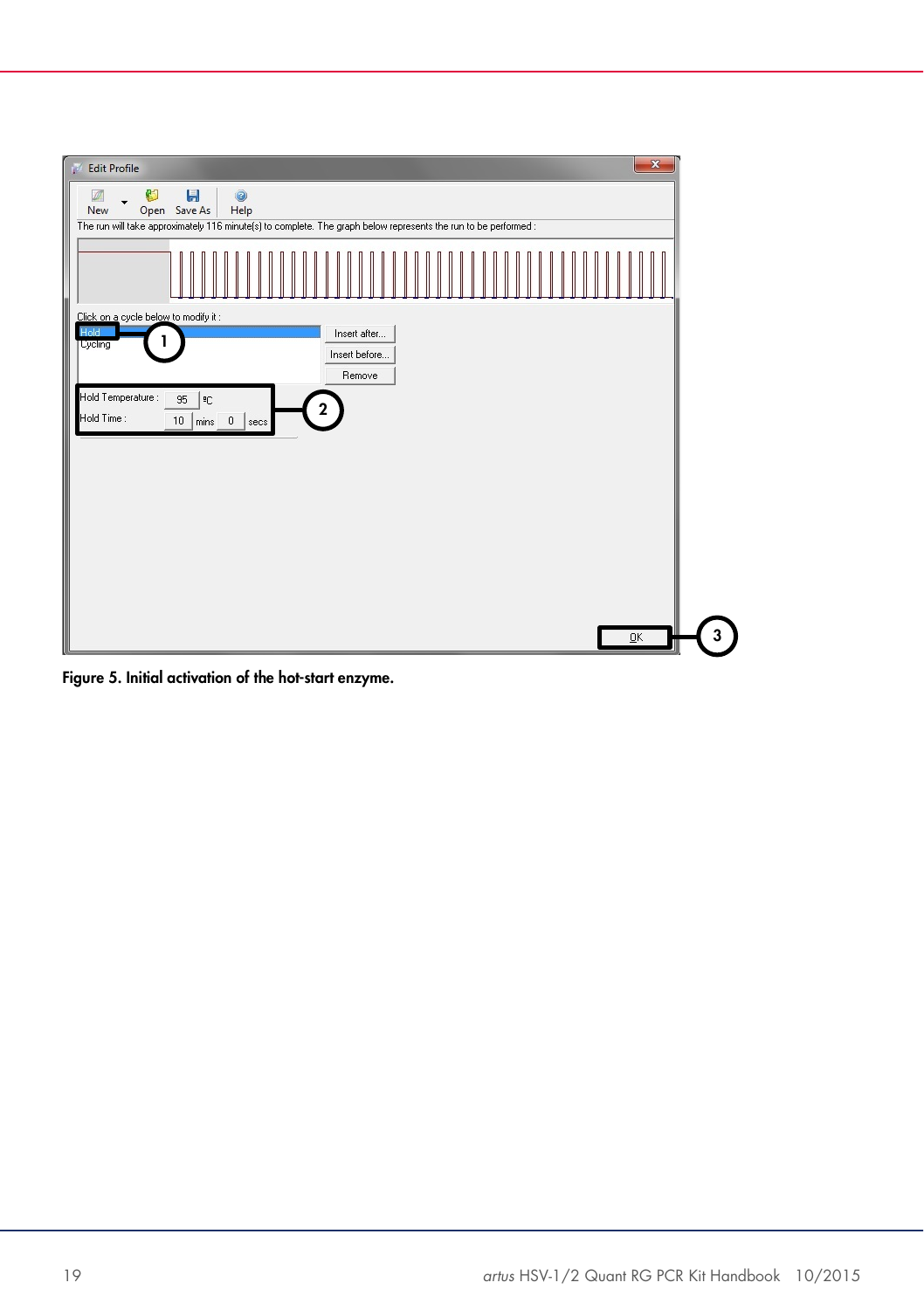

Figure 6. Amplification of the DNA.

10.The detection range of the fluorescence channels has to be determined according to the fluorescence intensities in the PCR tubes. Click Gain Optimisation in the New Run Wizard dialog box (see Figure 4, Step 2) to open the **Auto-Gain Optimisation Setup** dialog box (Figure 7). Check the Perform Optimisation Before 1st Acquisition box (Figure 7). Make sure that all three channels (Green, Red and Yellow) are selected for **Auto-Gain** Optimisation (Figure 7). (Find channels in the drop down menu under Channel Settings and click Add.) Click Close of the Auto-Gain Optimisation Setup dialog box when the gain calibration is completed.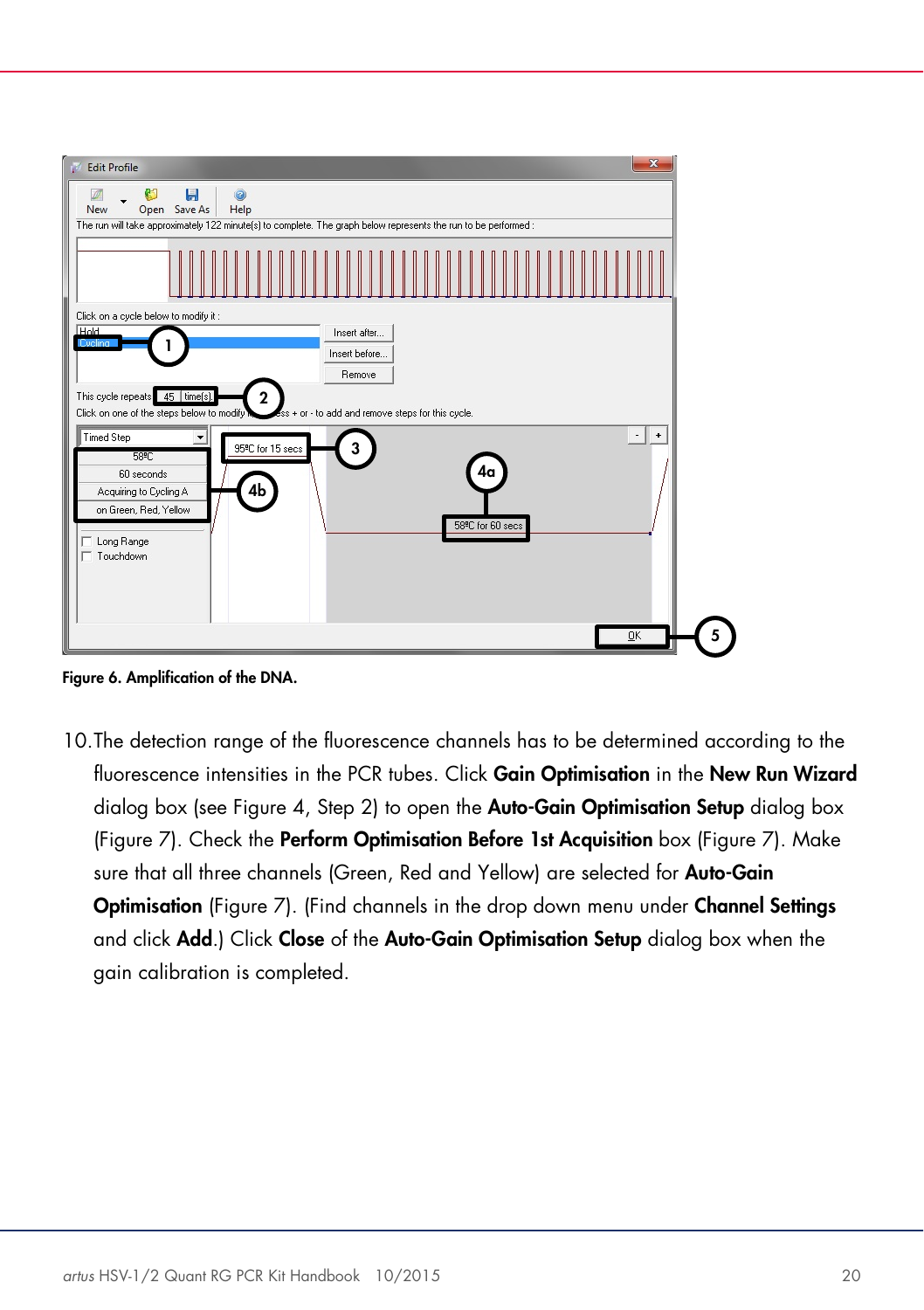|                                                                                                                                                                                                                                                                                           | Auto-Gain Optimisation Setup                           |                           |                                                        |                |          |            |
|-------------------------------------------------------------------------------------------------------------------------------------------------------------------------------------------------------------------------------------------------------------------------------------------|--------------------------------------------------------|---------------------------|--------------------------------------------------------|----------------|----------|------------|
| Optimisation:<br>Auto-Gain Optimisation will read the fluoresence on the inserted sample at<br>different gain levels until it finds one at which the fluorescence levels are<br>acceptable. The range of fluorescence you are looking for depends on the<br>chemistry you are performing. |                                                        |                           |                                                        |                |          |            |
|                                                                                                                                                                                                                                                                                           | Set temperature to $\boxed{58}$ $\rightarrow$ degrees. |                           |                                                        |                |          |            |
|                                                                                                                                                                                                                                                                                           | Optimise All                                           | <b>Optimise Acquiring</b> |                                                        |                |          |            |
|                                                                                                                                                                                                                                                                                           | ▼ Perform Optimisation Before 1st Acquisition          |                           | Perform Optimisation At 58 Degrees At Beginning Of Run |                |          |            |
| Channel Settings:                                                                                                                                                                                                                                                                         |                                                        |                           |                                                        |                |          |            |
|                                                                                                                                                                                                                                                                                           |                                                        |                           |                                                        |                |          | Add        |
| Name                                                                                                                                                                                                                                                                                      | Tube Position                                          | Min Reading               | Max Reading                                            | Min Gain       | Max Gain | Edit       |
| Green<br>Red                                                                                                                                                                                                                                                                              |                                                        | 5FI<br>5FI                | 10FI<br>10FL                                           | $-10$<br>$-10$ | 10<br>10 | Remove     |
| Yellow                                                                                                                                                                                                                                                                                    |                                                        | <b>5FI</b>                | 10FL                                                   | $-10$          | 10       | Remove All |
|                                                                                                                                                                                                                                                                                           |                                                        | Ш                         |                                                        |                |          |            |
| Start                                                                                                                                                                                                                                                                                     | Manual                                                 |                           | Close                                                  | Help           |          |            |

Figure 7. Adjusting the fluorescence channel sensitivity.

11.The gain values determined by the channel calibration are saved automatically and are listed in the last menu window of the programming procedure (Figure 8). Click Start Run.

 $\overline{a}$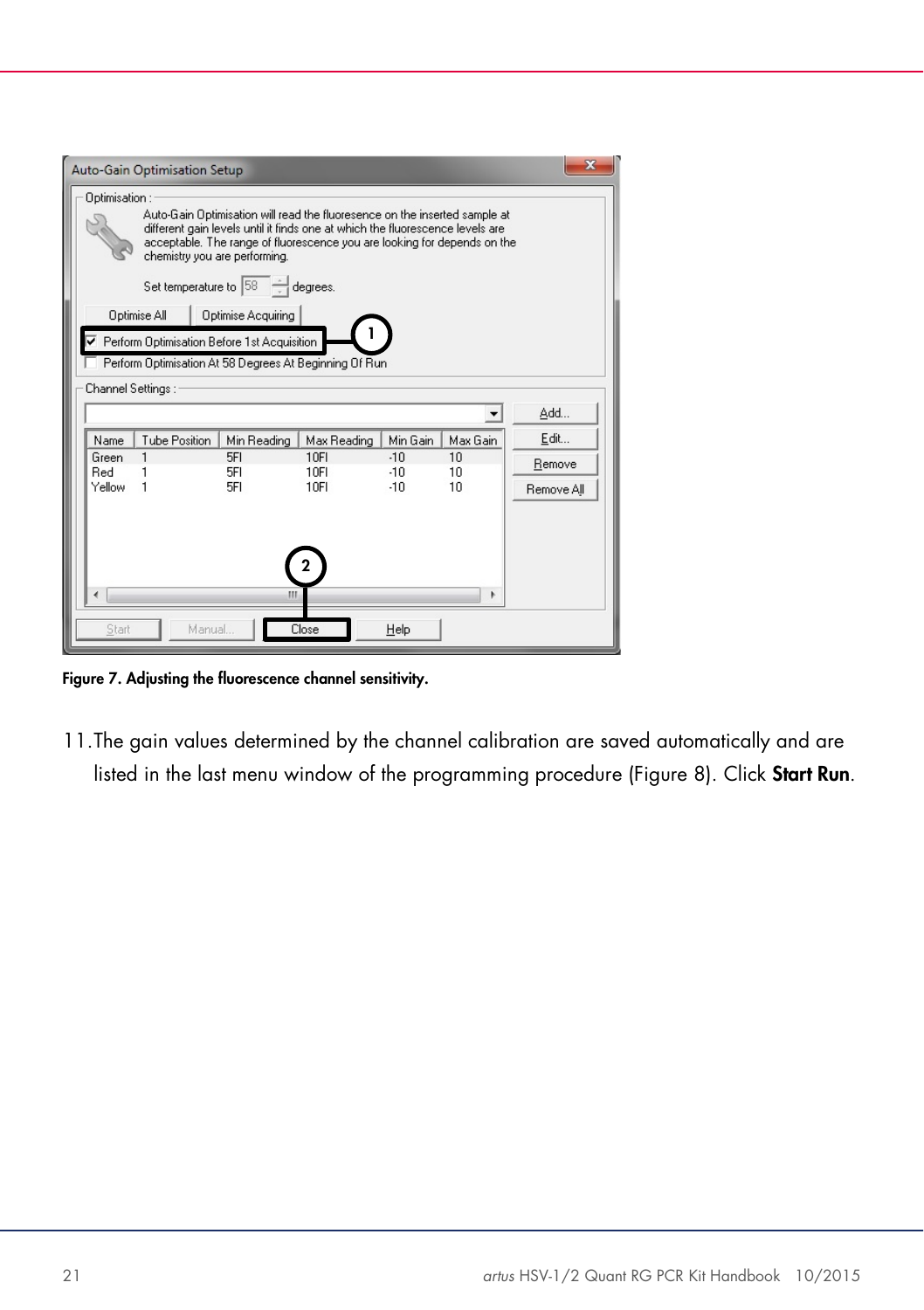| New Run Wizard                                                                                             |                                 |  |  |
|------------------------------------------------------------------------------------------------------------|---------------------------------|--|--|
| Summary:                                                                                                   |                                 |  |  |
|                                                                                                            |                                 |  |  |
| Setting                                                                                                    | Value                           |  |  |
| Green Gain<br>Red Gain                                                                                     | 9,33<br>10                      |  |  |
| Yellow Gain                                                                                                | 10                              |  |  |
| Auto-Gain Optimisation                                                                                     | <b>Before First Acquisition</b> |  |  |
| <b>Botor</b><br>Sample Layout                                                                              | 72-Well Rotor<br>1, 2, 3,       |  |  |
| Reaction Volume (in microliters)                                                                           | 30                              |  |  |
| Start Run<br>Once you've confirmed that your run settings are correct, click Start Run to<br>Save Template |                                 |  |  |
| begin the run. Click Save Template to save settings for future runs.                                       |                                 |  |  |
| Skip Wizard<br>$<<$ Back                                                                                   |                                 |  |  |

Figure 8. Starting the run.

12.After the run is finished, analyze the data (see ["Interpretation of Results"](#page-22-0), page [23\)](#page-22-0).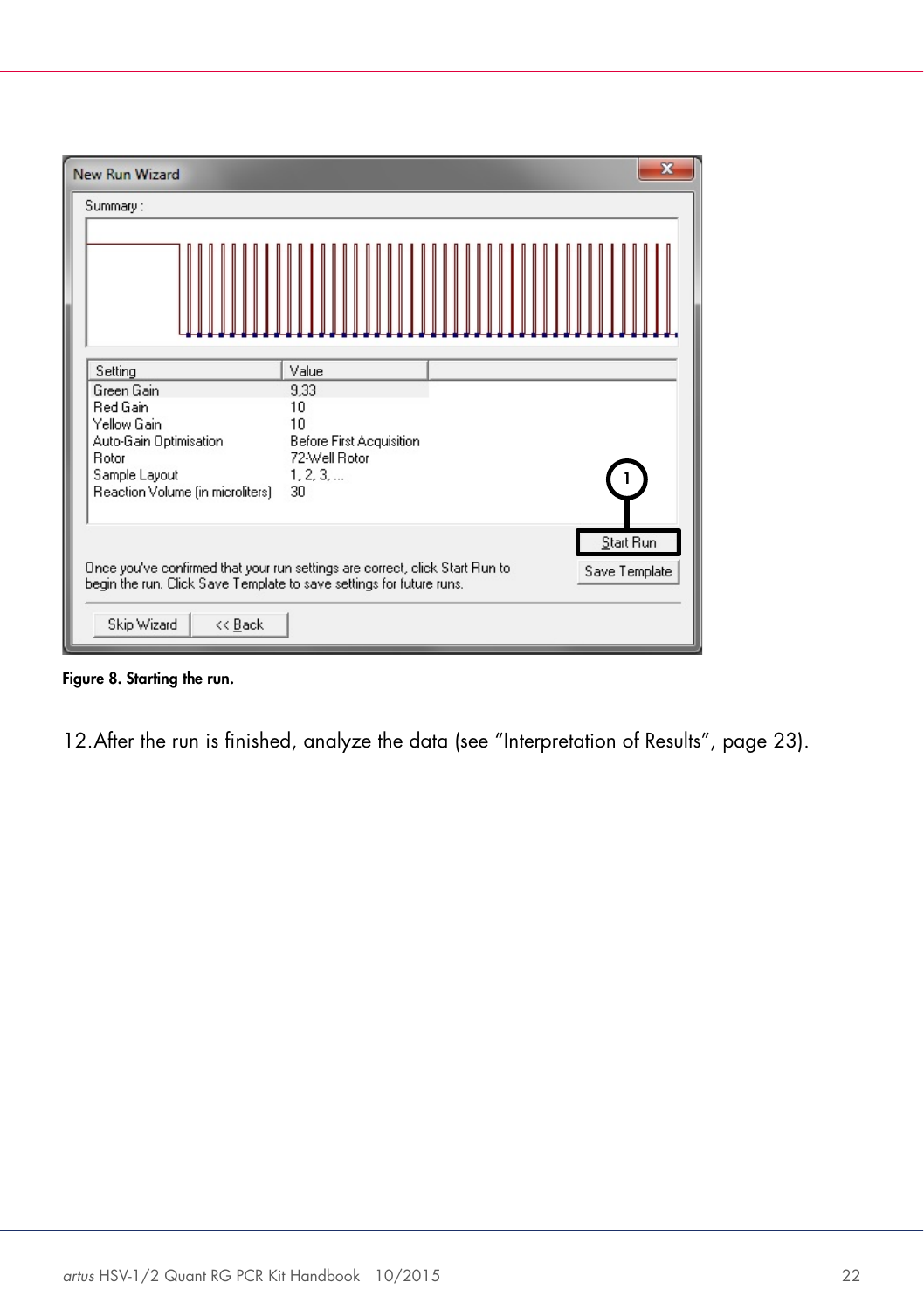# <span id="page-22-0"></span>Interpretation of Results

# <span id="page-22-1"></span>Run validity

### Valid qualitative run

The following control conditions must be met for a qualitative run to be valid (Table 4).

|                                |                      | <b>Detection channel</b> |                       |
|--------------------------------|----------------------|--------------------------|-----------------------|
| <b>Control ID</b>              | <b>Cycling Green</b> | <b>Cycling Red</b>       | <b>Cycling Yellow</b> |
| HSV-1 positive<br>control (QS) | <b>POSITIVE</b>      | <b>NEGATIVE</b>          | <b>POSITIVE</b>       |
| HSV-2 positive<br>control (QS) | <b>NEGATIVE</b>      | <b>POSITIVE</b>          | <b>POSITIVE</b>       |
| Negative control               | <b>NEGATIVE</b>      | <b>NEGATIVE</b>          | <b>POSITIVE</b>       |

#### Table 4. Control conditions for a valid qualitative run

### Invalid qualitative run

A qualitative run is invalid if the run has not been completed or if any of the control conditions for a valid qualitative run have not been met.

In case of an invalid qualitative run, repeat the PCR or extract DNA from the original samples again if no DNA is left over.

### Valid quantitative run

A quantitative run is valid if all control conditions for a valid qualitative run have been met (see Table 4, above). Furthermore, for accurate quantification results, a valid standard curve needs to be generated. For a valid quantitative run, the standard curve must have the following control parameter values (Table 5).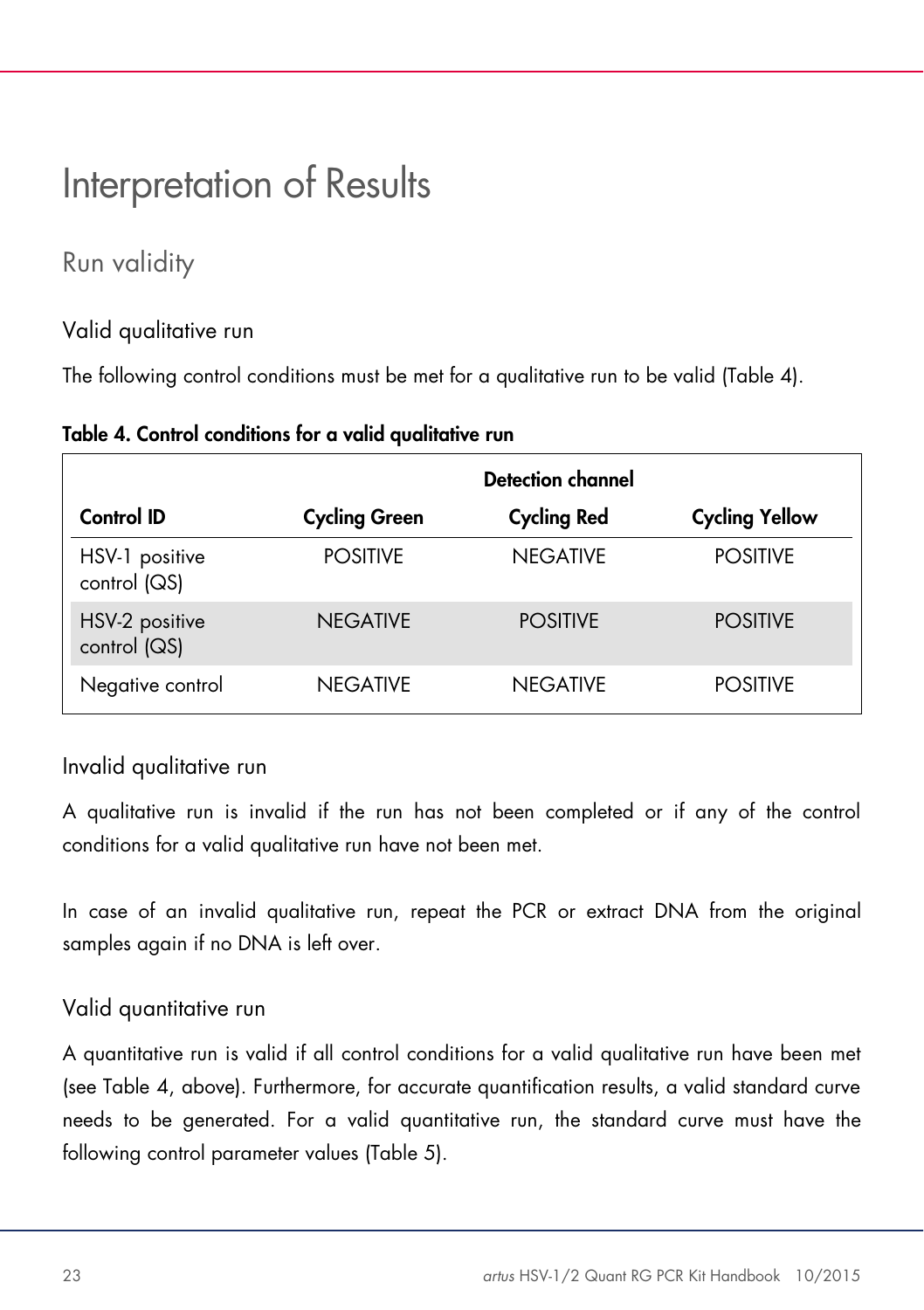Table 5. Control parameters for a valid standard curve

| Control parameter | <b>Valid value</b> |
|-------------------|--------------------|
| Slope             | $-3.743/-2.765$    |
| PCR efficiency    | 85%/130%           |
| R squared $(R2)$  | >0.98              |

Invalid quantitative run

A quantitative run is invalid if the run has not been completed or if any of the control conditions for a valid quantitative run have not been met.

In case of an invalid quantitative run, repeat the PCR or extract DNA from the original samples again if no DNA is left over.

### <span id="page-23-0"></span>Qualitative analysis

A summary of results interpretation is shown in Table 6.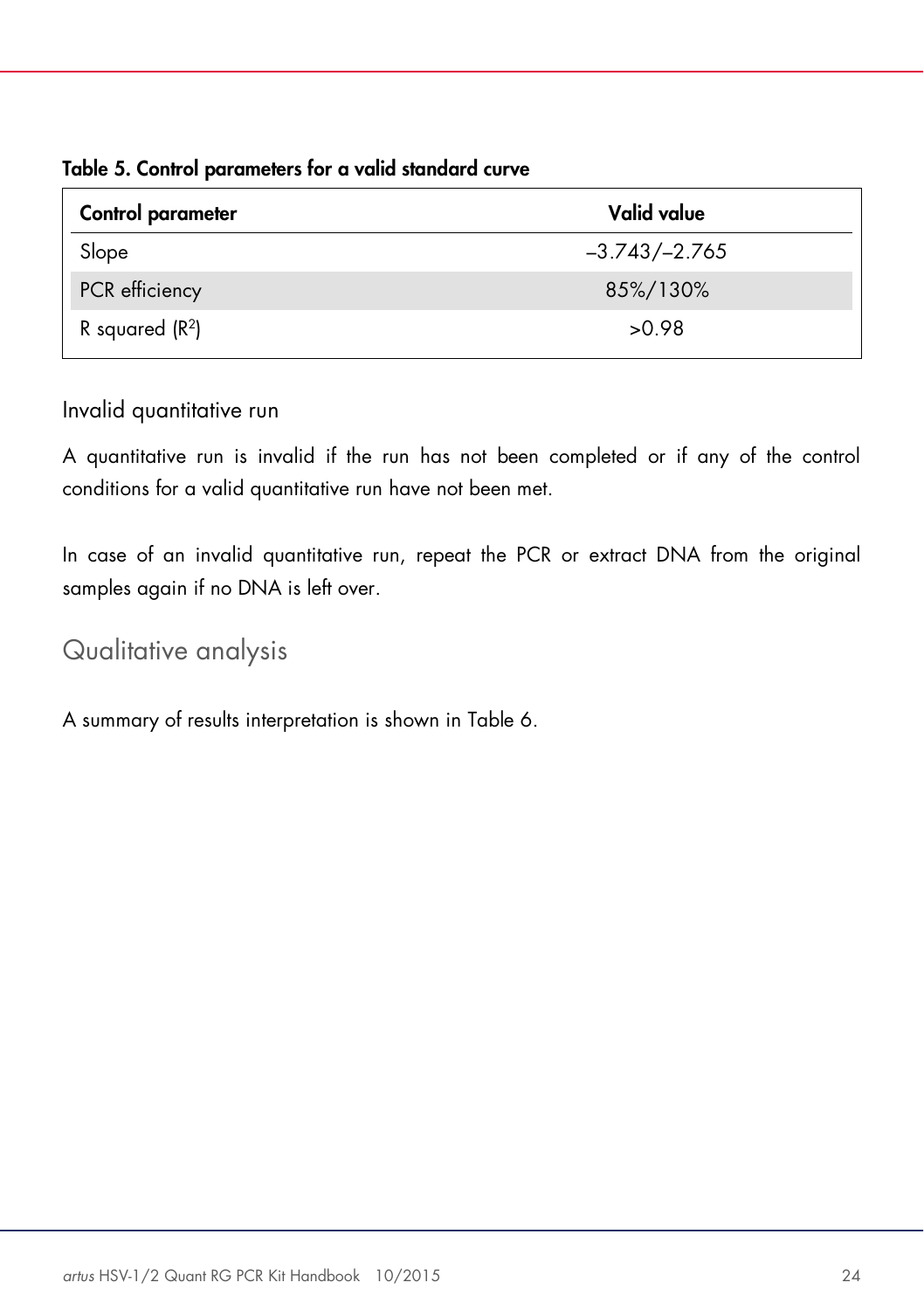|           |                      | <b>Detection channel</b> |                       |                                                                                                                                                       |
|-----------|----------------------|--------------------------|-----------------------|-------------------------------------------------------------------------------------------------------------------------------------------------------|
| Sample ID | <b>Cycling Green</b> | <b>Cycling Red</b>       | <b>Cycling Yellow</b> | <b>Result interpretation</b>                                                                                                                          |
| A         | <b>POSITIVE</b>      | <b>NEGATIVE</b>          | POSITIVE*             | HSV-1-specific DNA<br>detected.                                                                                                                       |
| B         | <b>NEGATIVE</b>      | <b>POSITIVE</b>          | POSITIVE*             | HSV-2-specific DNA<br>detected.                                                                                                                       |
|           | <b>NEGATIVE</b>      | <b>NEGATIVE</b>          | <b>POSITIVE</b>       | Neither HSV-1- nor<br>HSV-2-specific DNA<br>detected. Sample<br>does not contain<br>detectable amounts of<br><b>HSV-1- or HSV-2-</b><br>specific DNA. |
| D         | <b>NEGATIVE</b>      | <b>NEGATIVE</b>          | <b>NEGATIVE</b>       | PCR inhibition or<br>reagent failure.<br>Repeat procedure<br>using original sample<br>or collect and test a<br>new sample.                            |

Table 6. Summary of results interpretation

Detection of the Internal Control in the Cycling Yellow channel is not required for positive results either in the Cycling Green detection channel or in the Cycling Red detection channel. High HSV-1 or HSV-2 loads in the sample can lead to reduced or absent Internal Control signals.

### <span id="page-24-0"></span>Quantitative analysis

The *artus* HSV-1/2 Quant RG PCR Kit contains 4 Quantification Standards (QS) for HSV-1 and 4 Quantification Standards (QS) for HSV-2. To generate a standard curve for quantitative analysis, these have to be defined as standards with appropriate concentrations (see Table 1, page [10\)](#page-9-0). A standard curve for quantitative analysis can be generated using standards of known concentrations.

 $C_T = m log(N_0) + b$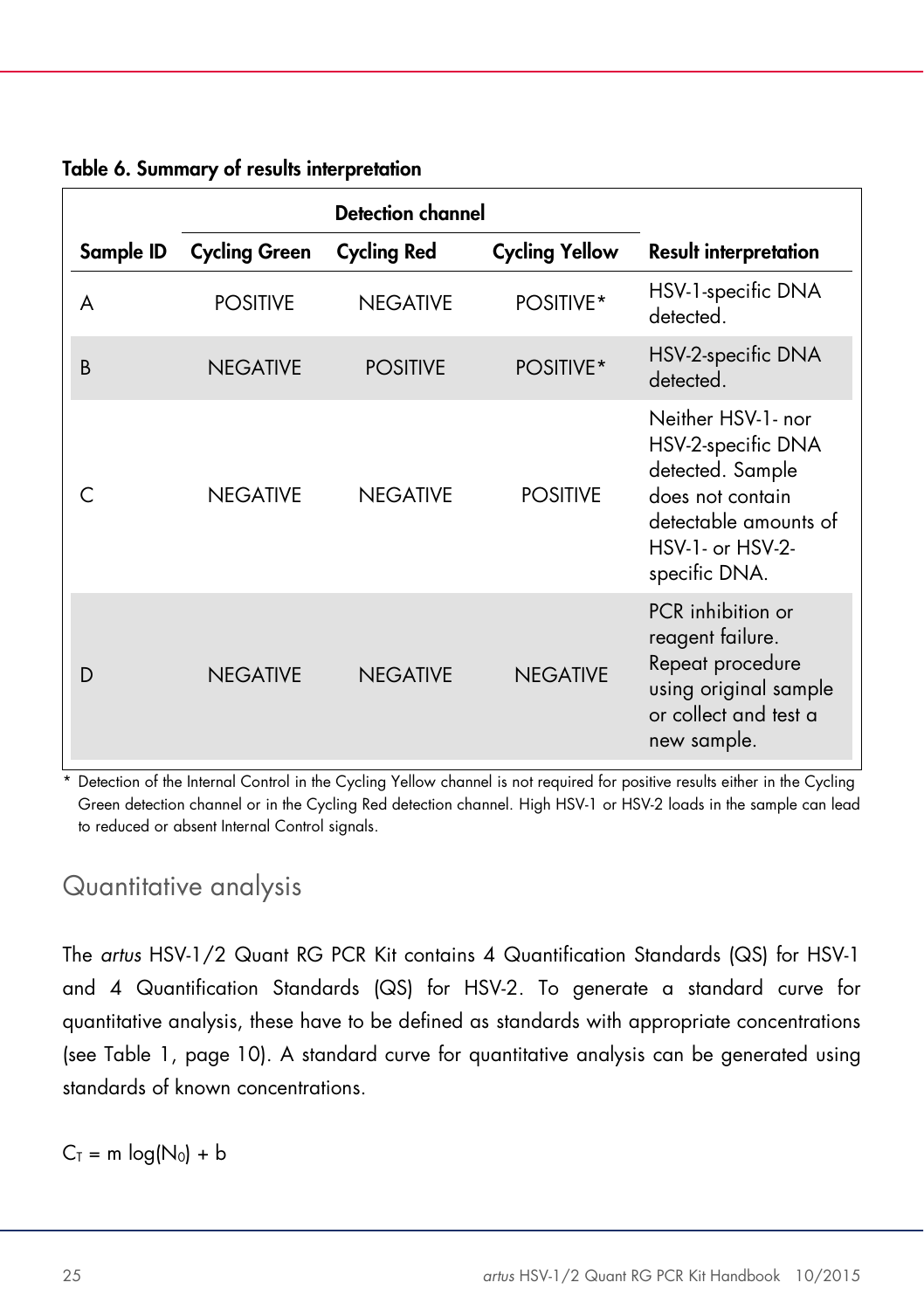- $C_T$  = Threshold cycle
- m = Slope
- $N_0$  = Initial concentration
- $\bullet$  b = Intercept

 $N_0 = 10^{\left(C_1-b\right)/m}$ 

The concentrations of positive samples of unknown concentration can be derived from the standard curve (Figure 9).



Figure 9. Quantification Standards, a positive and a negative sample displayed in (A) an amplification plot and (B) standard curve analysis.

Note: The concentration of the sample is displayed in copies/µl and refers to the concentration of viral DNA in the eluate.

Use the following formula to determine the viral load of the original sample.

Viral load (sample)  $[copies/ml] =$  Volume (eluate)  $[pl] \times$  viral load (eluate)  $[copies/pl]$ Sample input [ml]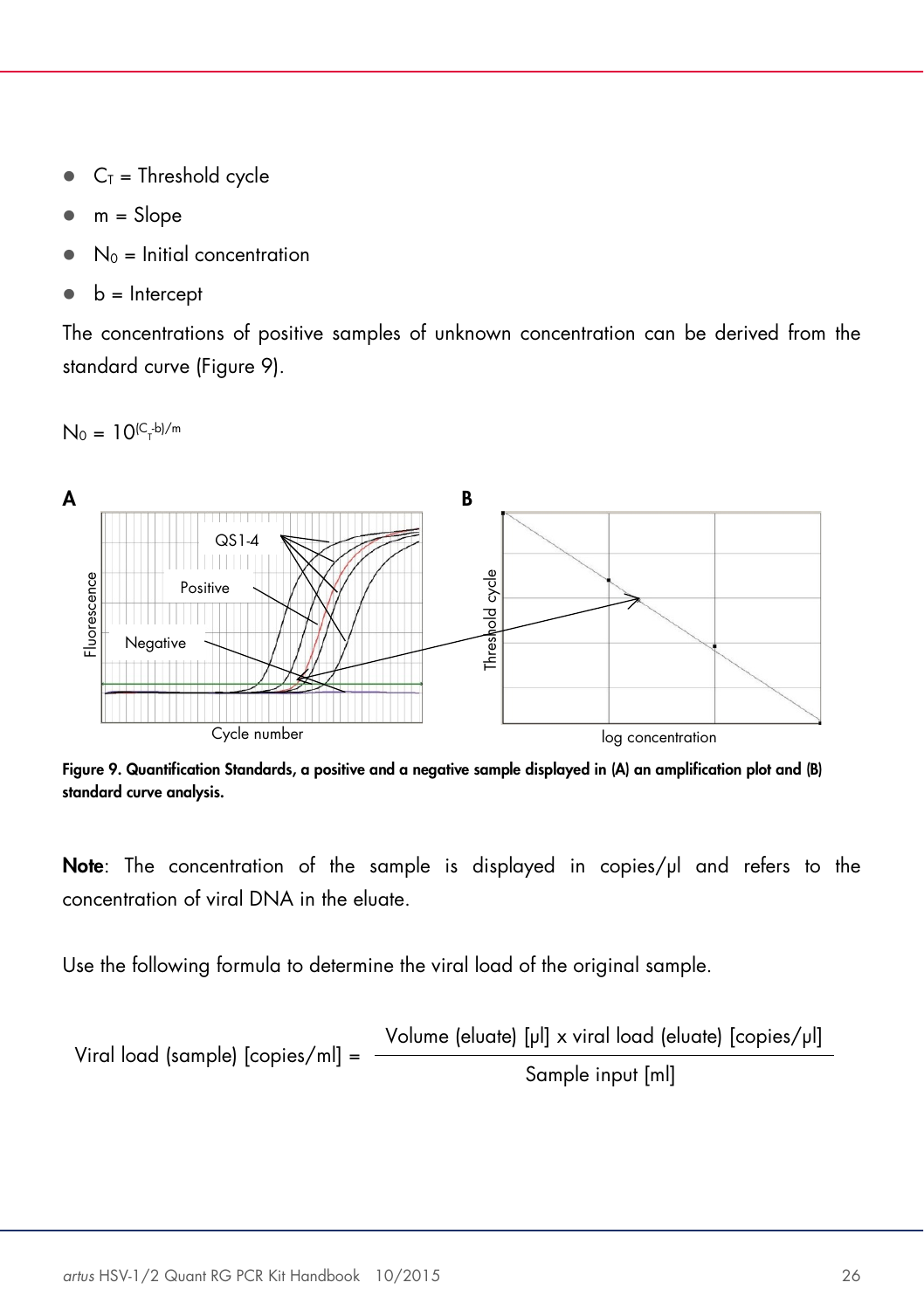# <span id="page-26-0"></span>Limitations

- Use of this product is limited to personnel specially instructed and trained in the techniques of real-time PCR and in vitro diagnostic procedures.
- Good laboratory practice is essential for proper performance of this assay.
- Take extreme care to preserve the purity of the components of the kit and reaction setups. Closely monitor all reagents for impurities and contamination. Discard any reagents suspected of contamination.
- Appropriate specimen collection, transport, storage and processing procedures are required for optimal performance of this assay.
- Do not use this assay directly on the specimen. Perform the applicable nucleic acid extraction procedures prior to using this assay.
- The presence of PCR inhibitors may cause false-negative or invalid results.
- Potential mutations within the target regions of the HSV-1 and/or HSV-2 genome covered by the primers and/or probes used in the kit may result in failure to detect the presence of the pathogens.
- As with any diagnostic test, interpret the results obtained using the *artus* HSV-1/2 Quant RG PCR Kit in consideration of all clinical and laboratory findings.

# <span id="page-26-1"></span>Quality Control

Each lot of *artus* HSV-1/2 Quant RG PCR Kit is tested against predetermined specifications to ensure consistent product quality.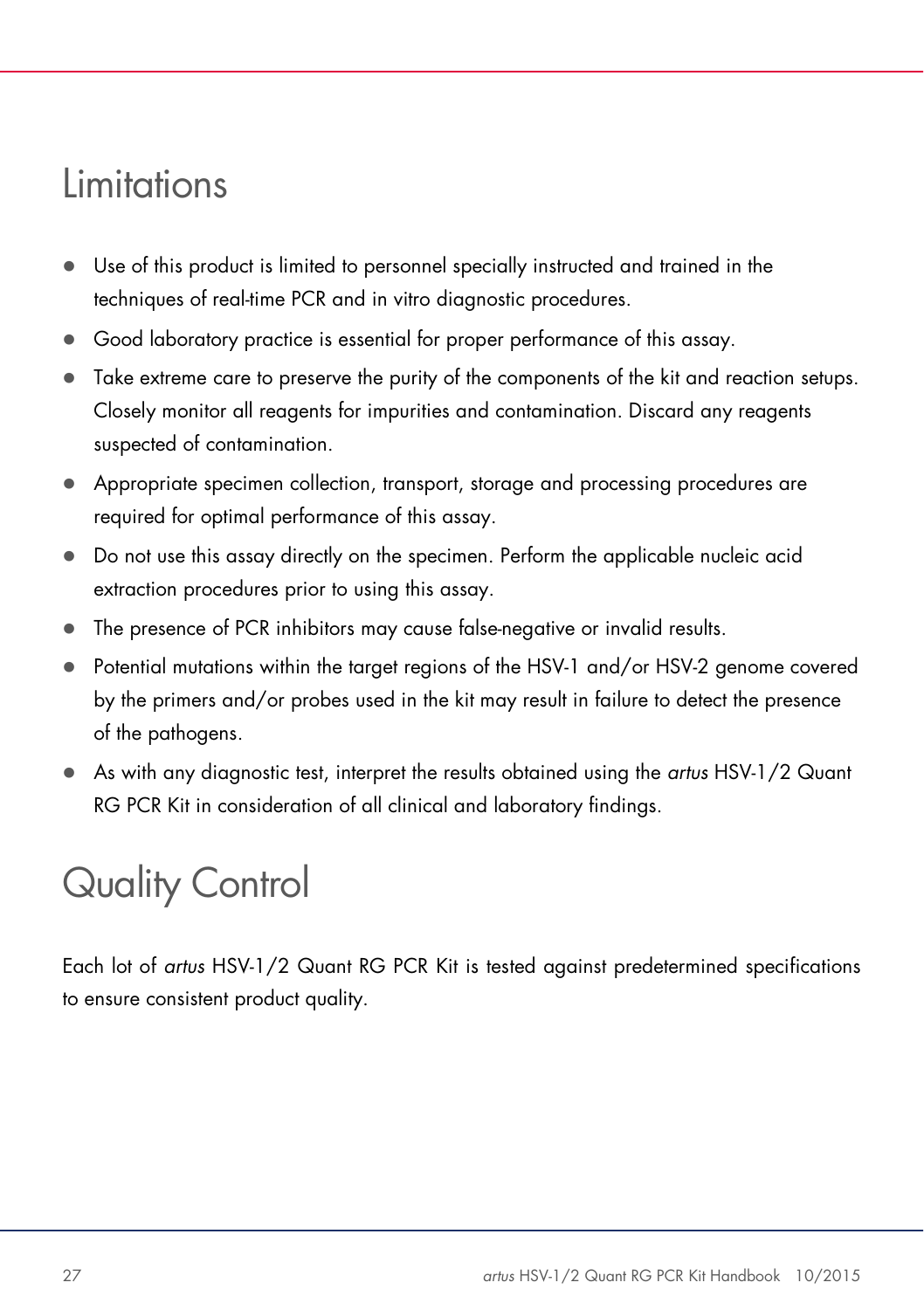# <span id="page-27-0"></span>Performance Characteristics

The specific performance characteristics of the *artus* HSV-1/2 Quant RG PCR Kit were determined using HSV-1-specific DNA (ATCC® number: VR-1493) and HSV-2-specific DNA (ATCC number: VR-540) of known concentrations.

### <span id="page-27-1"></span>Analytical sensitivity

The analytical sensitivity of the *artus* HSV-1/2 Quant RG PCR Kit is defined as the concentration (copies per µl of the eluate) of HSV-1- or HSV-2-specific DNA that can be detected with a positivity rate of ≥95%. The analytical sensitivity was determined by analysis of a dilution series of HSV-1 DNA and HSV-2 DNA of known concentration (Tables 7 and 8).

| Input concentration<br>(copies/µl) | Number of replicates | <b>Number of positives</b> | Hit rate (%) |
|------------------------------------|----------------------|----------------------------|--------------|
| 3.16                               | $12 \,$              | 12                         | 100          |
| 1.0                                | 12                   | 12                         | 100          |
| 0.32                               | 12                   | 11                         | 91.6         |
| 0.1                                | 12                   | 9                          | 75           |
| 0.03                               | $12 \overline{ }$    | 6                          | 50           |
| 0.01                               | 12                   | $\overline{2}$             | 16.7         |
| 0.003                              | 12                   | 0                          | 0            |
| 0.001                              | 12                   | $\Omega$                   | $\Omega$     |
| <b>NTC</b>                         | $12 \,$              | 0                          | 0            |

Table 7. PCR results used to calculate the analytical sensitivity of HSV-1-specific amplification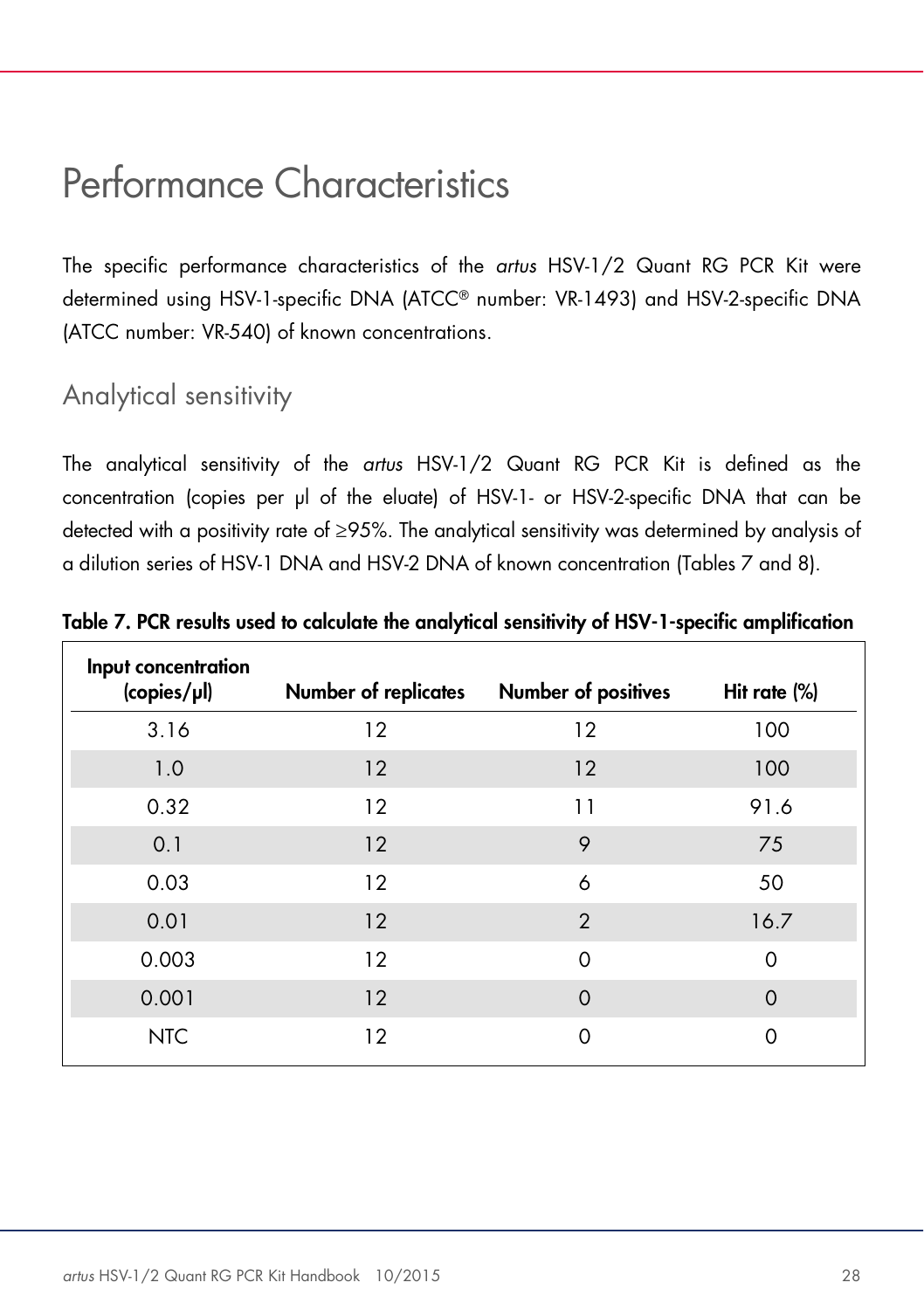| Input concentration<br>(copies/µl) | Number of replicates | <b>Number of positives</b> | Hit rate (%) |
|------------------------------------|----------------------|----------------------------|--------------|
| 3.16                               | 18                   | 18                         | 100          |
| 1.0                                | 18                   | 18                         | 100          |
| 0.32                               | 18                   | 11                         | 61.1         |
| 0.1                                | 18                   | 7                          | 38.9         |
| 0.03                               | 18                   | 3                          | 16.7         |
| 0.01                               | 18                   |                            | 5.6          |
| 0.003                              | 18                   | $\Omega$                   | $\Omega$     |
| 0.001                              | 18                   | $\Omega$                   | $\Omega$     |
| <b>NTC</b>                         | 18                   | 0                          | $\Omega$     |

Table 8. PCR results used to calculate the analytical sensitivity of HSV-2-specific amplification

The analytical sensitivity of the *artus* HSV-1/2 Quant RG PCR Kit, determined by probit analysis, for detection of HSV-1-specific DNA is 0.33 copies/µl eluate (95% confidence interval [CI]: 0.16–1.3 copies/ull and the analytical sensitivity for detection of HSV-2specific DNA is 1.2 copies/ul eluate (95% CI: 0.7–3.5 copies/ul).

# <span id="page-28-0"></span>Analytical specificity

The analytical specificity of the *artus* HSV-1/2 Quant RG PCR Kit is ensured by careful selection of the oligonucleotides (primers and probes). The oligonucleotides are checked by sequence comparison analysis against publically available sequences to ensure that all relevant HSV genotypes are detected. In addition, the specificity of the *artus* HSV-1/2 Quant RG PCR Kit was evaluated by testing a panel of genomic DNA/RNA extracted from other herpesviruses or other pathogens that are relevant to immunocompromised patients (Table 9).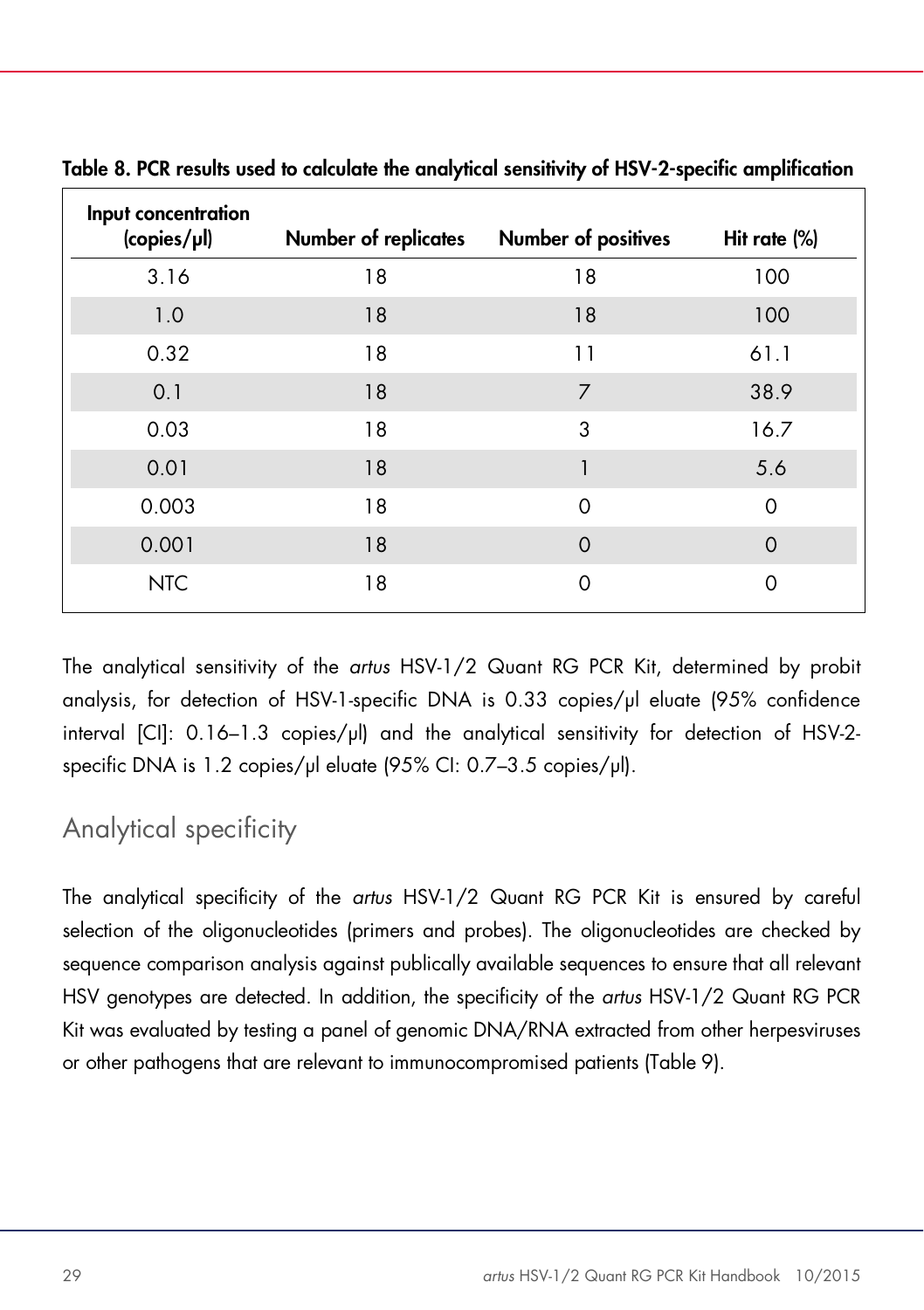|                                |                                   | <b>Detection channel</b>        |                               |
|--------------------------------|-----------------------------------|---------------------------------|-------------------------------|
| Organism                       | <b>Cycling Green</b><br>$(HSV-1)$ | <b>Cycling Red</b><br>$(HSV-2)$ | <b>Cycling Yellow</b><br>(IC) |
| Varicella-zoster virus         | Negative                          | Negative                        | Valid                         |
| Epstein-Barr virus             | Negative                          | Negative                        | Valid                         |
| Cytomegalovirus                | Negative                          | Negative                        | Valid                         |
| Human herpesvirus 6 (A, B)     | Negative                          | Negative                        | Valid                         |
| Human herpesvirus 7            | Negative                          | Negative                        | Valid                         |
| Human herpesvirus 8            | Negative                          | Negative                        | Valid                         |
| <b>BK</b> virus                | Negative                          | Negative                        | Valid                         |
| JC virus                       | Negative                          | Negative                        | Valid                         |
| Parvovirus B19                 | Negative                          | Negative                        | Valid                         |
| Hepatitis A virus              | Negative                          | Negative                        | Valid                         |
| Hepatitis B virus              | Negative                          | Negative                        | Valid                         |
| Hepatitis C virus              | Negative                          | Negative                        | Valid                         |
| Human immunodeficiency virus 1 | Negative                          | Negative                        | Valid                         |

#### Table 9. Organisms tested for cross-reactivity

The *artus* HSV-1/2 Quant RG PCR Kit did not cross-react with any of the specified organisms.

### <span id="page-29-0"></span>Linear range

The linear range of the *artus* HSV-1/2 Quant RG PCR Kit was evaluated by analyzing a logarithmic dilution series of HSV-1- and HSV-2-specific DNA using concentrations ranging from 10<sup>8</sup> copies/µl to 10 copies/µl (HSV-1) (Figure 10) and 10<sup>7</sup> to 10 copies/µl (HSV-2). At least 6 replicates per dilution were analyzed.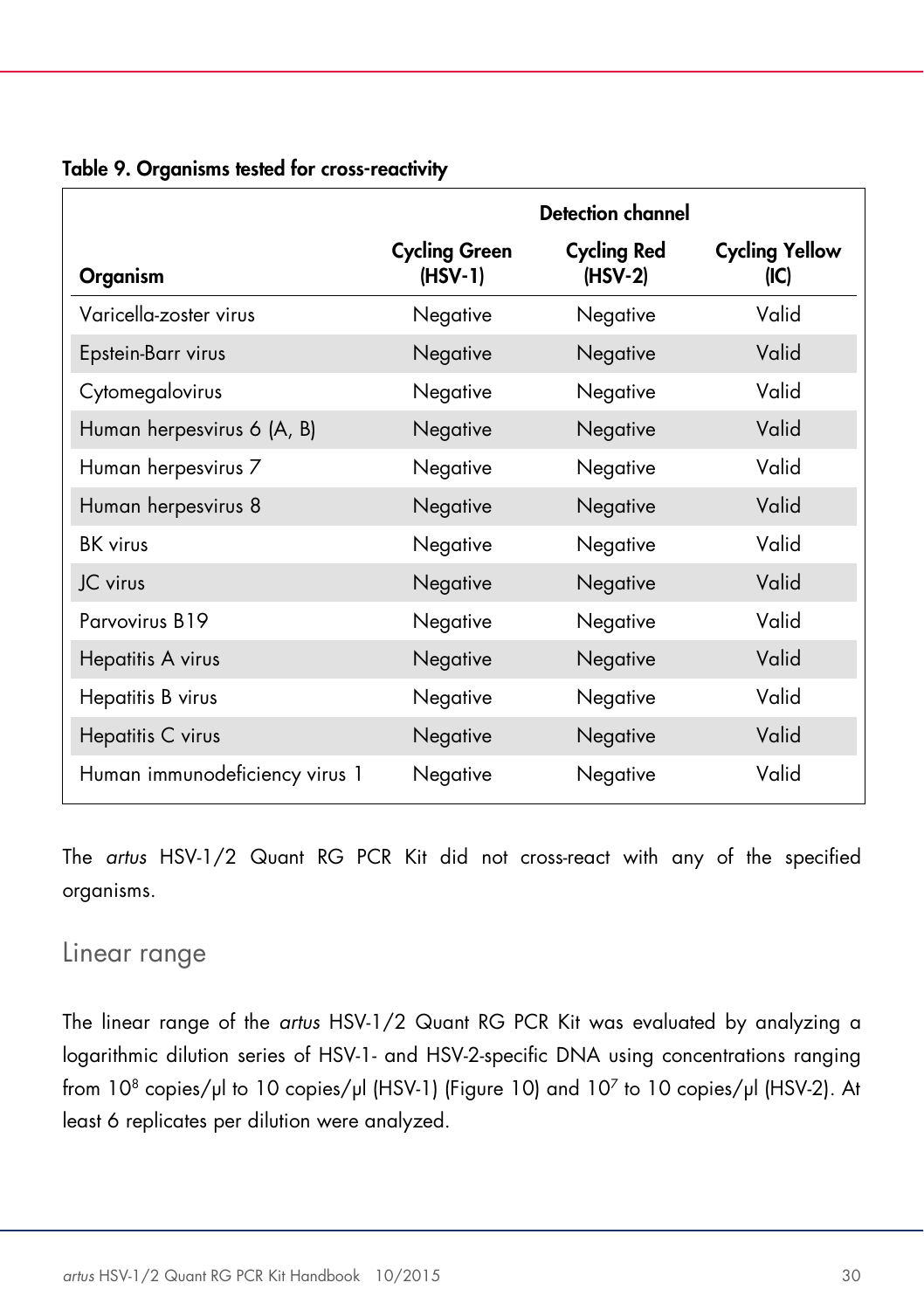

Figure 10. Amplification curves and linear regression analysis of a dilution series of (A) HSV-1- and (B) HSV-2-specific DNA.

The linear range of the *artus* HSV-1/2 Quant RG PCR Kit extends over an interval of at least 7 orders of magnitude for HSV-1- and over an interval of at least 6 orders of magnitude for HSV-2-specific DNA.

### <span id="page-30-0"></span>Precision

The precision of the *artus* HSV-1/2 Quant RG PCR Kit was determined as intra-assay variability (variability within one experiment), inter-assay variability (variability between different experiments) and inter-lot variability (variability between different production lots).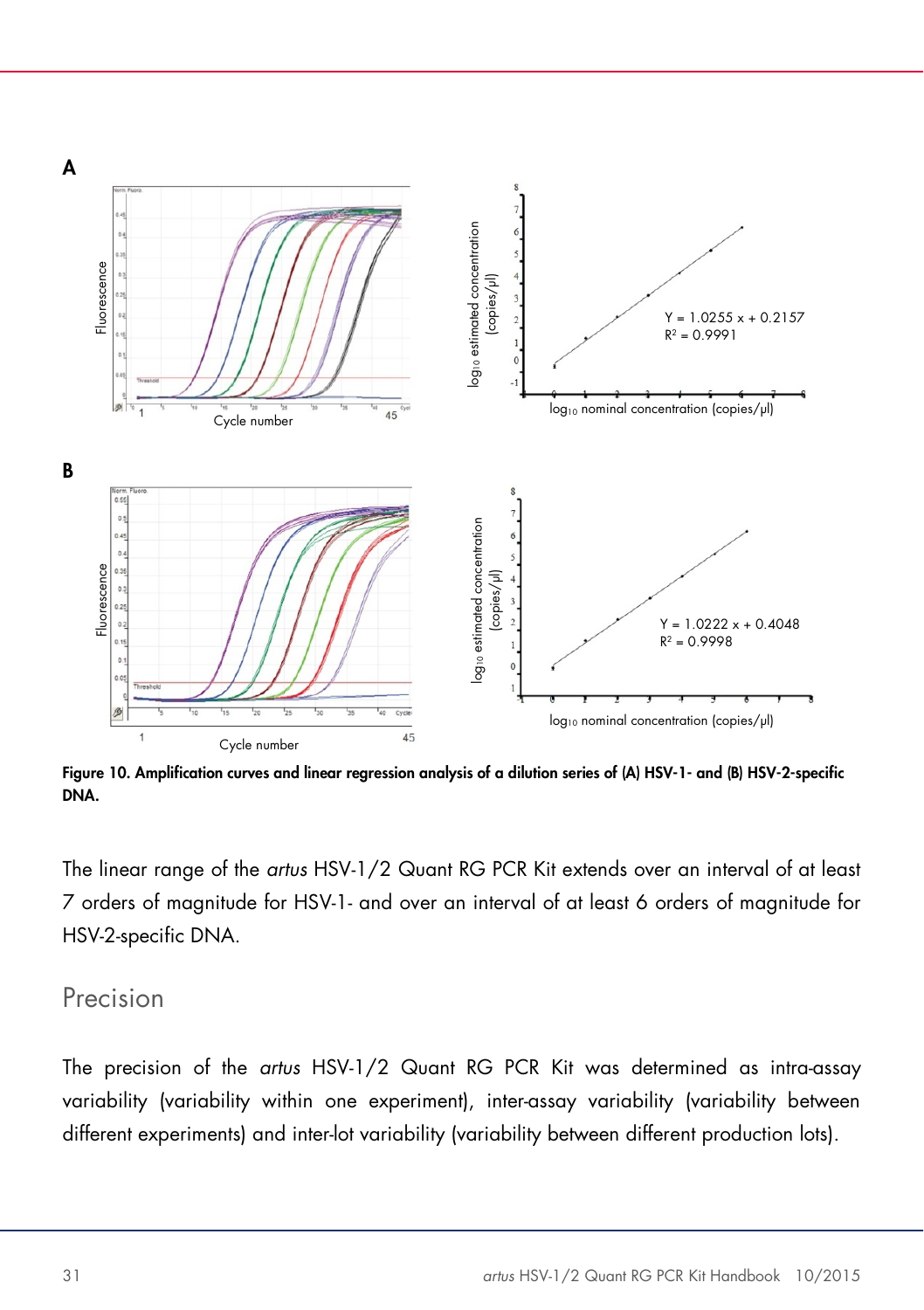Variability data are expressed in terms of standard deviation, variance and coefficient of variation. The data are based on quantification analysis of defined concentrations of HSV-1 and HSV-2-specific DNA and on threshold cycle  $(C<sub>T</sub>)$  values in terms of the Internal Control (Tables 10–13). At least 6 replicates per sample were analyzed for intra-assay, inter-assay and inter-lot variability. Total variance was calculated by combining the 3 analyses.

| HSV-1-specific<br>system | Average conc.<br>$\langle \text{copies}/\mu \rangle$ | <b>Standard</b><br>deviation | Variance | Coefficient of<br>variation (%) |
|--------------------------|------------------------------------------------------|------------------------------|----------|---------------------------------|
| Intra-assay              | 91                                                   | 5.3                          | 29       | 5.9                             |
| variability              | 8.8                                                  | 1.5                          | 2.2      | 16.7                            |
| Inter-assay              | 94.2                                                 | 5.3                          | 29.3     | 5.7                             |
| variability              | 8.9                                                  | 1.2                          | 1.4      | 13.1                            |
| Inter-lot                | 90.3                                                 | 5.1                          | 25.5     | 5.6                             |
| variability              | 8.7                                                  | 1.2                          | 1.5      | 14.2                            |
|                          | 92.7                                                 | 5.5                          | 30.7     | 6.0                             |
| Total variance           | 8.8                                                  | 1.1                          | 1.2      | 12.7                            |

#### Table 10. Precision of amplification of HSV-1-specific DNA

#### Table 11. Precision of amplification of Internal Control for HSV-1

| <b>Internal Control</b>    | Average threshold<br>cycle (C <sub>T</sub> ) | <b>Standard</b><br>deviation | Variance | Coefficient of<br>variation (%) |
|----------------------------|----------------------------------------------|------------------------------|----------|---------------------------------|
| Intra-assay<br>variability | 23.0                                         | 0.05                         | 0.003    | 0.23                            |
| Inter-assay<br>variability | 22.9                                         | 0.12                         | 0.01     | 0.51                            |
| Inter-lot<br>variability   | 23.5                                         | 0.61                         | 0.37     | 2.6                             |
| Total variance             | 23.3                                         | 0.61                         | 0.37     | 2.6                             |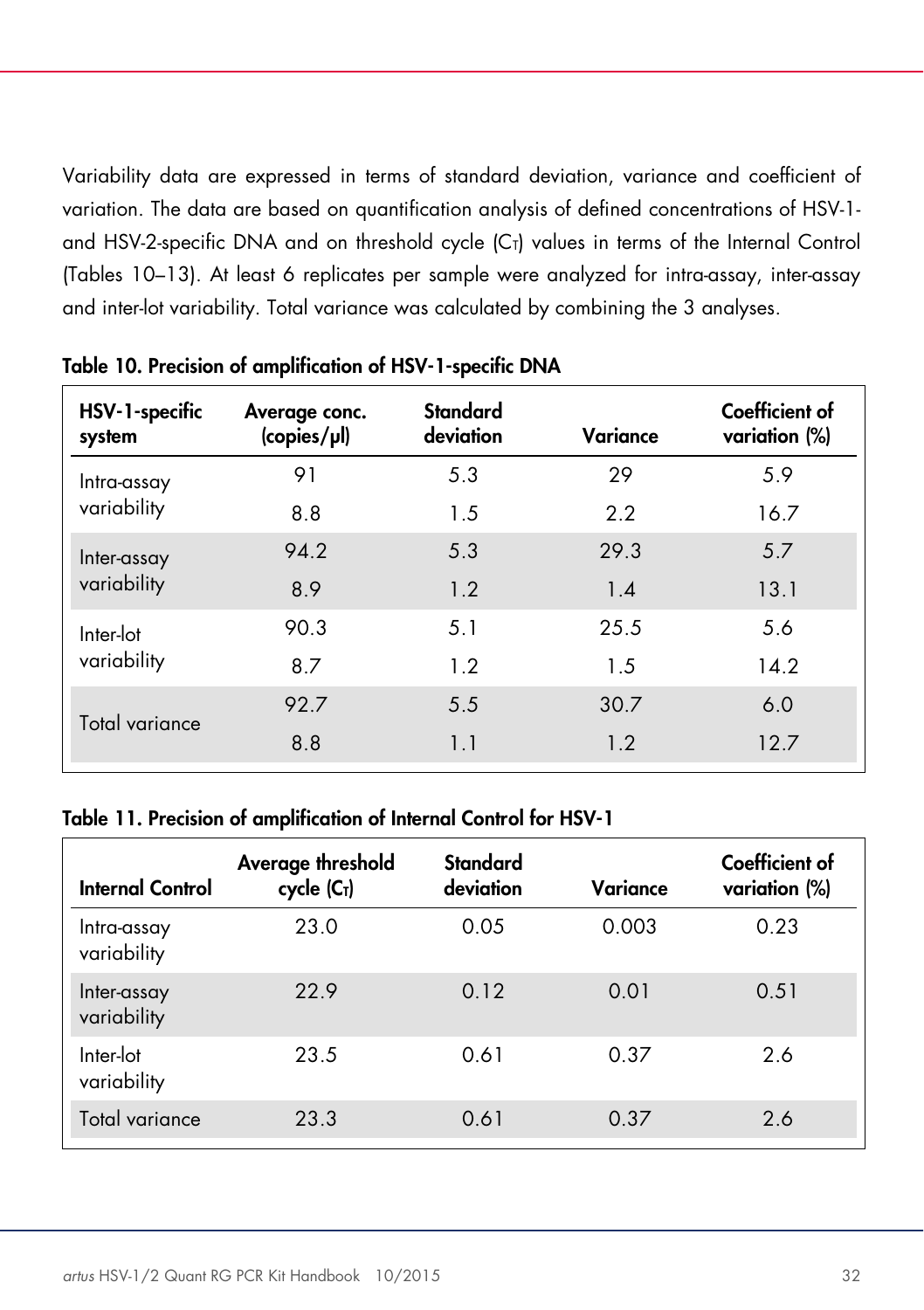| HSV-2-specific<br>system | Average conc.<br>$\langle \text{copies}/\mu \rangle$ | <b>Standard</b><br>deviation | Variance | <b>Coefficient of</b><br>variation (%) |
|--------------------------|------------------------------------------------------|------------------------------|----------|----------------------------------------|
| Intra-assay              | 108                                                  | 5.9                          | 35       | 5.5                                    |
| variability              | 9.8                                                  | 1.8                          | 3.4      | 18.0                                   |
| Inter-assay              | 99.2                                                 | 9.4                          | 87.7     | 9.4                                    |
| variability              | 10                                                   | 2.0                          | 4.15     | 20.4                                   |
| Inter-lot                | 102.5                                                | 9.5                          | 90.8     | 9.3                                    |
| variability              | 9.0                                                  | 2.0                          | 4.0      | 22.2                                   |
|                          | 99.6                                                 | 9.0                          | 81.7     | 9.1                                    |
| Total variance           | 9.5                                                  | 2.1                          | 4.5      | 22.3                                   |

Table 12. Precision of amplification of HSV-2-specific DNA

#### Table 13. Precision of amplification of Internal Control for HSV-2

| Internal Control           | Average threshold<br>cycle (C <sub>T</sub> ) | <b>Standard</b><br>deviation | Variance | Coefficient of<br>variation (%) |
|----------------------------|----------------------------------------------|------------------------------|----------|---------------------------------|
| Intra-assay<br>variability | 24.0                                         | 0.1                          | 0.004    | 0.43                            |
| Inter-assay<br>variability | 23.8                                         | 0.3                          | 0.13     | 1.27                            |
| Inter-lot<br>variability   | 24.0                                         | 0.14                         | 0.02     | 0.59                            |
| Total variance             | 23.9                                         | 0.25                         | 0.06     | 1.03                            |

# <span id="page-32-0"></span>Repeatability

Specificity, sensitivity and accuracy of quantification of the *artus* HSV-1/2 Quant RG PCR Kit were evaluated by analyzing established proficiency panels for HSV. To ensure repeatability of the *artus* HSV-1/2 Quant RG PCR Kit, specificity and sensitivity are evaluated by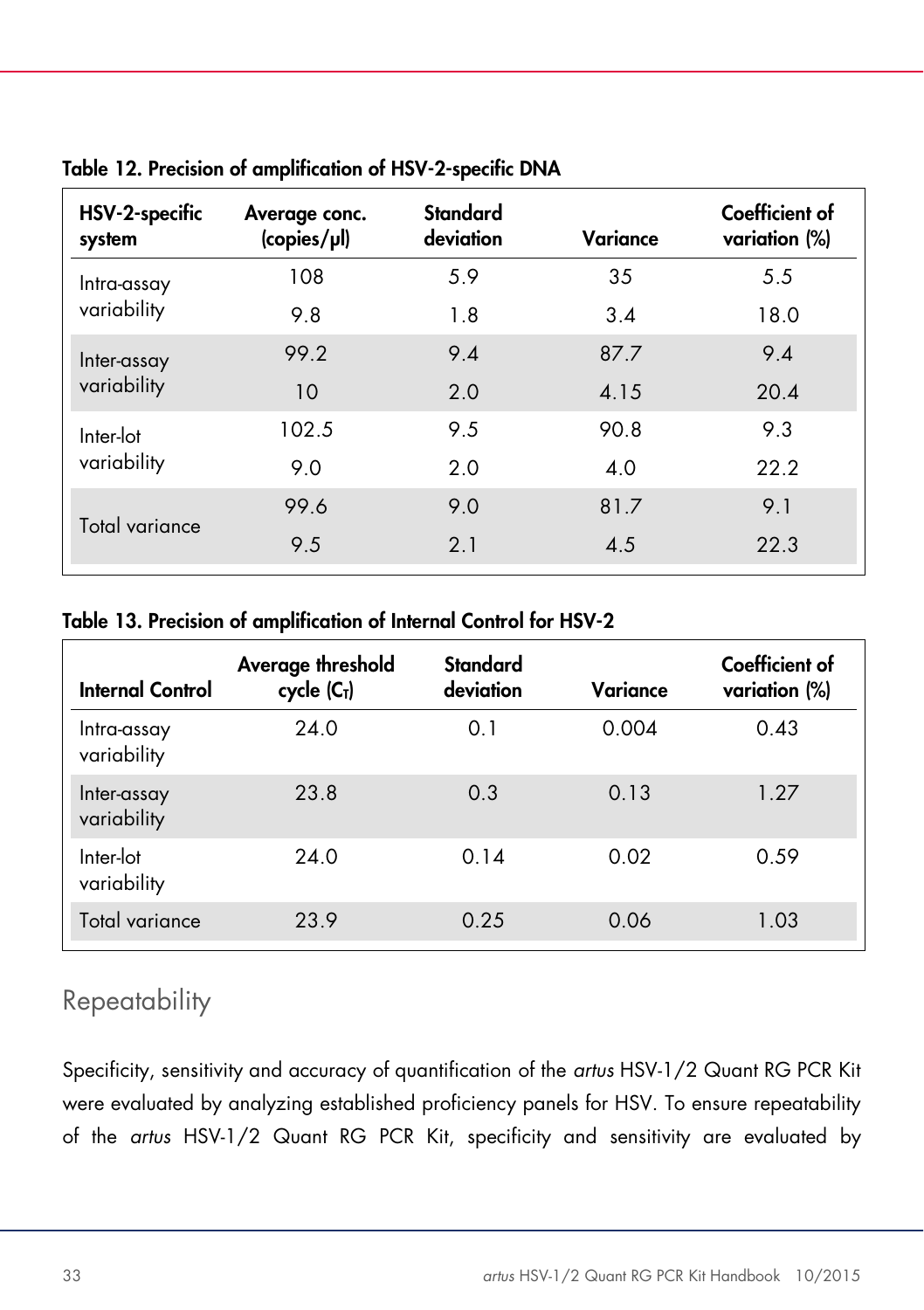analyzing established proficiency panels for HSV-1 and HSV-2 as well as characterized diagnostic samples on a regular basis (An example is shown in Table 15).

| <b>Proficiency panel</b> |                        |                                         | artus HSV-1/2 Quant RG PCR Kit                      |                                                       |                     |
|--------------------------|------------------------|-----------------------------------------|-----------------------------------------------------|-------------------------------------------------------|---------------------|
| Sample ID                | Sample<br>content      | <b>Expected</b><br>conc.<br>(copies/ml) | <b>Detected</b><br>conc. of<br>HSV-1<br>(copies/ml) | <b>Detected</b><br>conc. of<br>$HSV-2$<br>(copies/ml) | Internal<br>Control |
| HSVDNA14-01              | HSV-1                  | 5408                                    | 2460                                                |                                                       | Valid               |
| HSVDNA14-02              | <b>HSV</b><br>negative |                                         |                                                     |                                                       | Valid               |
| HSVDNA14-03              | HSV-1                  | 1135                                    | 855                                                 |                                                       | Valid               |
| HSVDNA14-04              | HSV-1                  | 213                                     | 44                                                  |                                                       | Valid               |
| HSVDNA14-05              | HSV-1                  | 12,794                                  | 8490                                                |                                                       | Valid               |
| HSVDNA14-06              | HSV-2                  | 1982                                    |                                                     | 1881                                                  | Valid               |
| HSVDNA14-07              | $HSV-2$                | 275                                     |                                                     | 525                                                   | Valid               |
| HSVDNA14-08              | HSV-2                  | 5023                                    |                                                     | 11,370                                                | Valid               |
| HSVDNA14-09              | HSV-1                  | 341                                     | 70                                                  |                                                       | Valid               |
| HSVDNA14-10              | <b>VZV</b>             |                                         |                                                     |                                                       | Valid               |

Table 15. Results of the analysis of a proficiency panel for HSV (QCMD)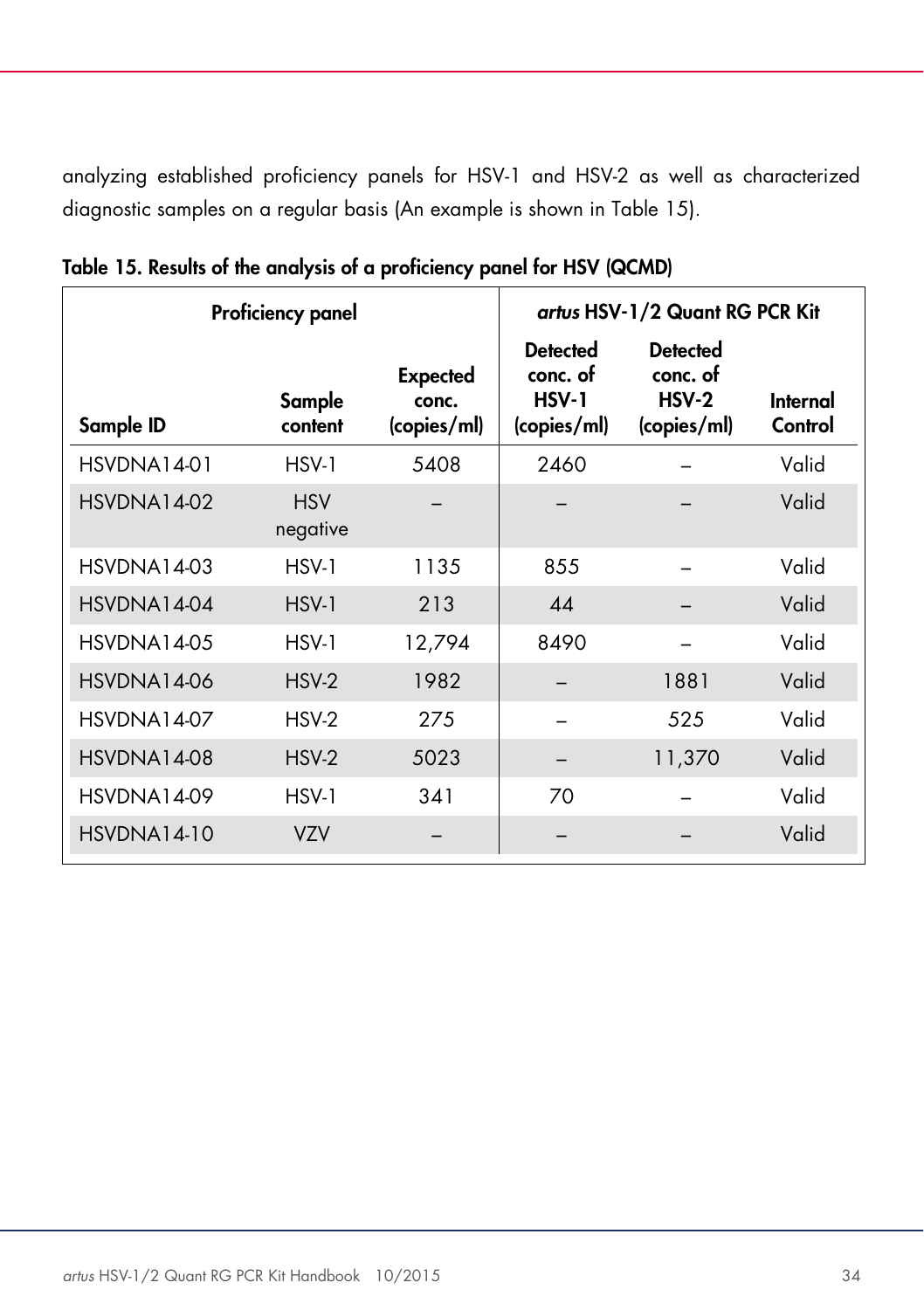# <span id="page-34-0"></span>Symbols

The symbols in the following table are used in these instructions for use.

| Symbol     | <b>Symbol definition</b>           |
|------------|------------------------------------|
| 96         | Contains sufficient for 96 tests   |
|            | In vitro diagnostic medical device |
| <b>REF</b> | Catalog number                     |
| LOT        | Lot number                         |
|            | Temperature limitation             |
|            | Manufacturer                       |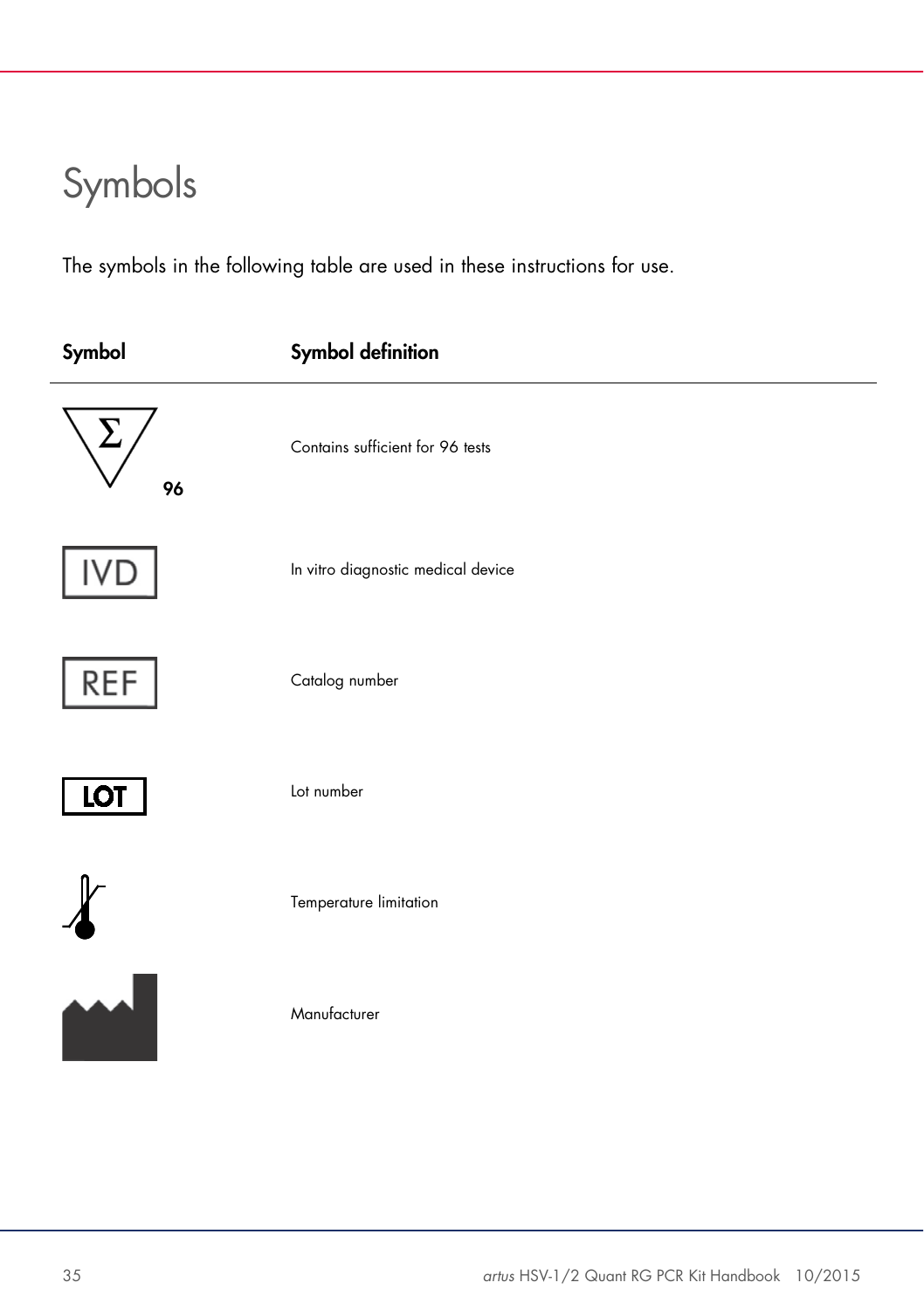| Symbol      | <b>Symbol definition</b>     |
|-------------|------------------------------|
|             | Use by                       |
| <b>MAT</b>  | Material number              |
| <b>GTIN</b> | Global Trade Item Number     |
| i           | Consult instructions for use |

# <span id="page-35-0"></span>Troubleshooting Guide

The scientists in QIAGEN Technical Services are always happy to answer any questions you may have about either the information and/or protocols in this handbook or sample and assay technologies (for contact information, visit www.qiagen.com).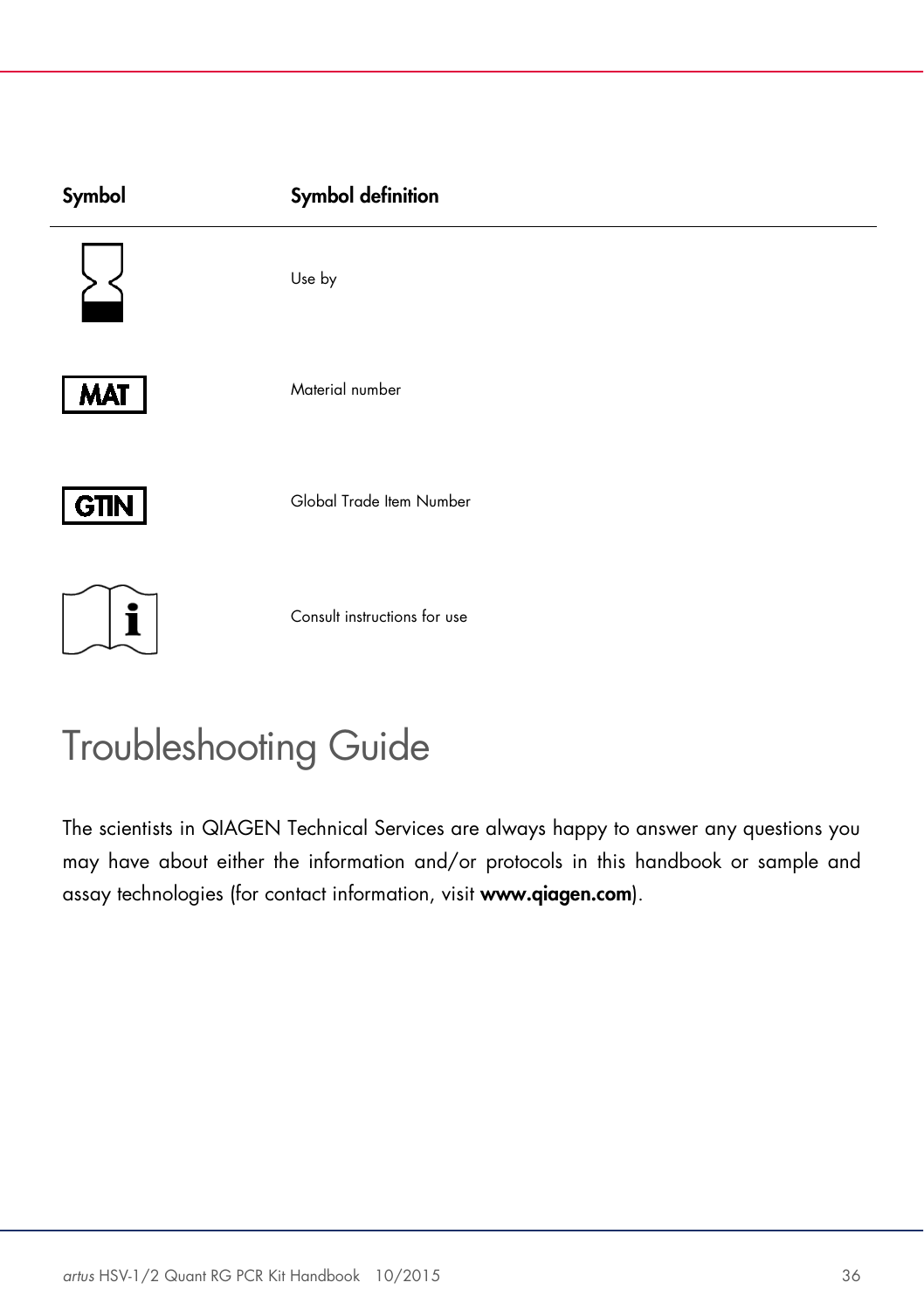# <span id="page-36-0"></span>Ordering Information

| Product                                | <b>Contents</b>                                                                                                                                                                                                        | Cat. no. |
|----------------------------------------|------------------------------------------------------------------------------------------------------------------------------------------------------------------------------------------------------------------------|----------|
| artus HSV-1/2 Quant RG PCR<br>Kit (96) | For 96 reactions: Master A, Master B,<br>4 Quantification Standards HSV-1, 4<br>Quantification Standards HSV-2,<br>Internal Control, H <sub>2</sub> O (PCR grade<br>water)                                             | 4515265  |
| QIAamp DNA Mini Kit (50)               | For 50 DNA preps: 50 QIAamp Mini<br>Spin Columns, Proteinase K, Reagents,<br>Buffers, Collection Tubes (2 ml)                                                                                                          | 51304    |
| QIAamp DNA Mini Kit (250)              | For 250 DNA preps: 250 QIAamp<br>Mini Spin Columns, Proteinase K,<br>Reagents, Buffers, Collection Tubes<br>$(2 \text{ ml})$                                                                                           | 51306    |
| Rotor-Gene Q and accessories           |                                                                                                                                                                                                                        |          |
| Rotor-Gene Q MDx 5plex System          | Real-time PCR cycler with 5 channels<br>(green, yellow, orange, red, crimson),<br>laptop computer, software,<br>accessories: includes 1-year warranty<br>on parts and labor, installation and<br>training              | 9002023  |
| Rotor-Gene Q MDx 5plex<br>Platform     | Real-time PCR cycler with 5 channels<br>(green, yellow, orange, red, crimson),<br>laptop computer, software,<br>accessories: includes 1-year warranty<br>on parts and labor, installation and<br>training not included | 9002022  |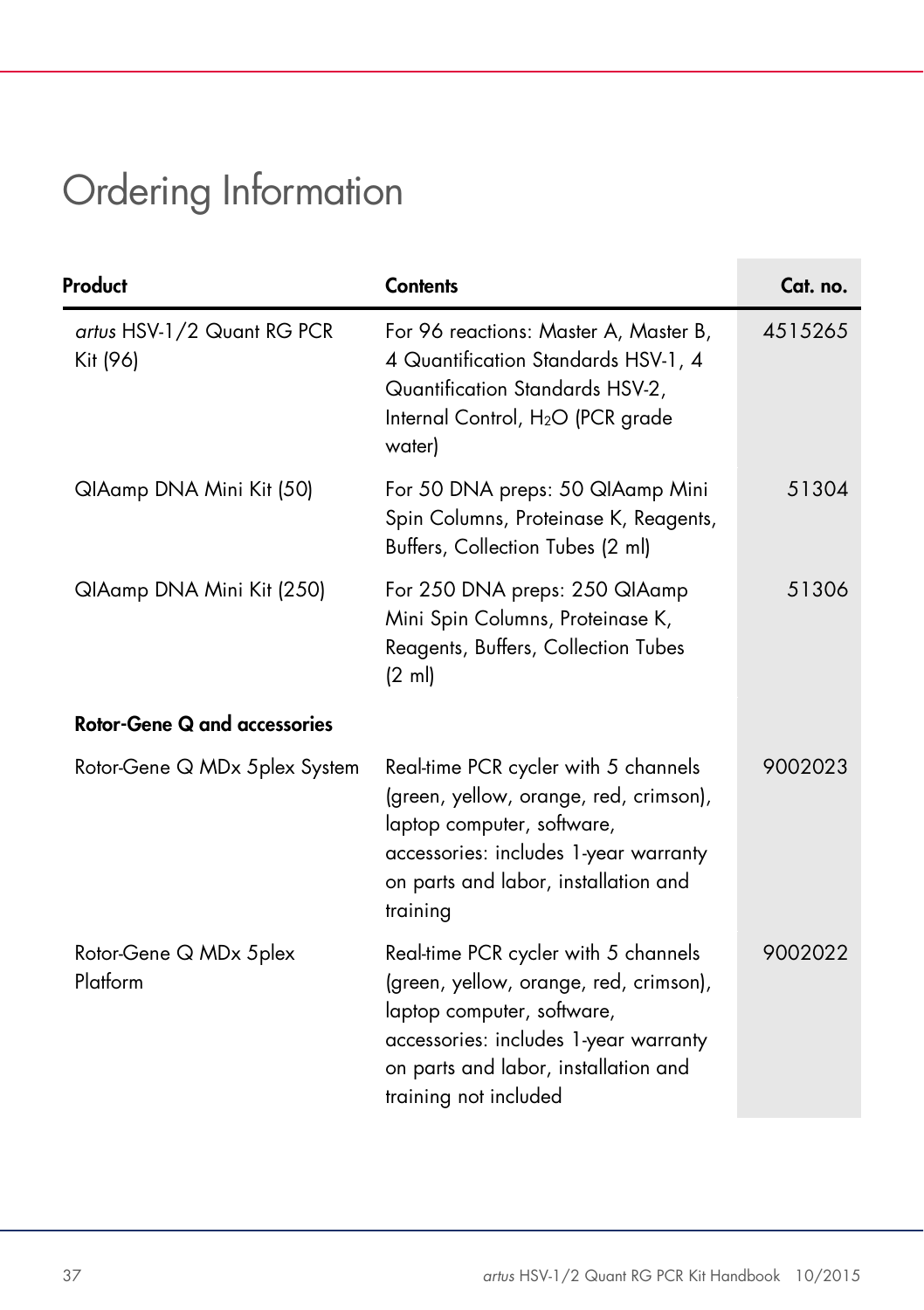| Product                                     | <b>Contents</b>                                                                                                                                                                                                                                                                 | Cat. no. |
|---------------------------------------------|---------------------------------------------------------------------------------------------------------------------------------------------------------------------------------------------------------------------------------------------------------------------------------|----------|
| Rotor-Gene Q 5plex Priority<br>Package Plus | Real-time PCR cycler with 5 channels<br>(green, yellow, orange, red, crimson),<br>laptop computer, software,<br>accessories: includes Priority Package<br>with software, installation, training, 3-<br>year warranty on parts and labor, and<br>3 preventive maintenance visits | 9001866  |
| Rotor-Gene Q 5plex Priority<br>Package      | Real-time PCR cycler with 5 channels<br>(green, yellow, orange, red, crimson),<br>laptop computer, software,<br>accessories: includes Priority Package<br>with software, installation, training, 2-<br>year warranty on parts and labor, and<br>2 preventive maintenance visits | 9001865  |
| Rotor-Gene Q 5plex System                   | Real-time PCR cycler with 5 channels<br>(green, yellow, orange, red, crimson),<br>laptop computer, software,<br>accessories: includes 1-year warranty<br>on parts and labor, installation and<br>training                                                                       | 9001640  |
| Rotor-Gene Q 5 plex Platform                | Real-time PCR cycler with 5 channels<br>(green, yellow, orange, red, crimson),<br>laptop computer, software,<br>accessories: includes 1-year warranty<br>on parts and labor, installation and<br>training not included                                                          | 9001570  |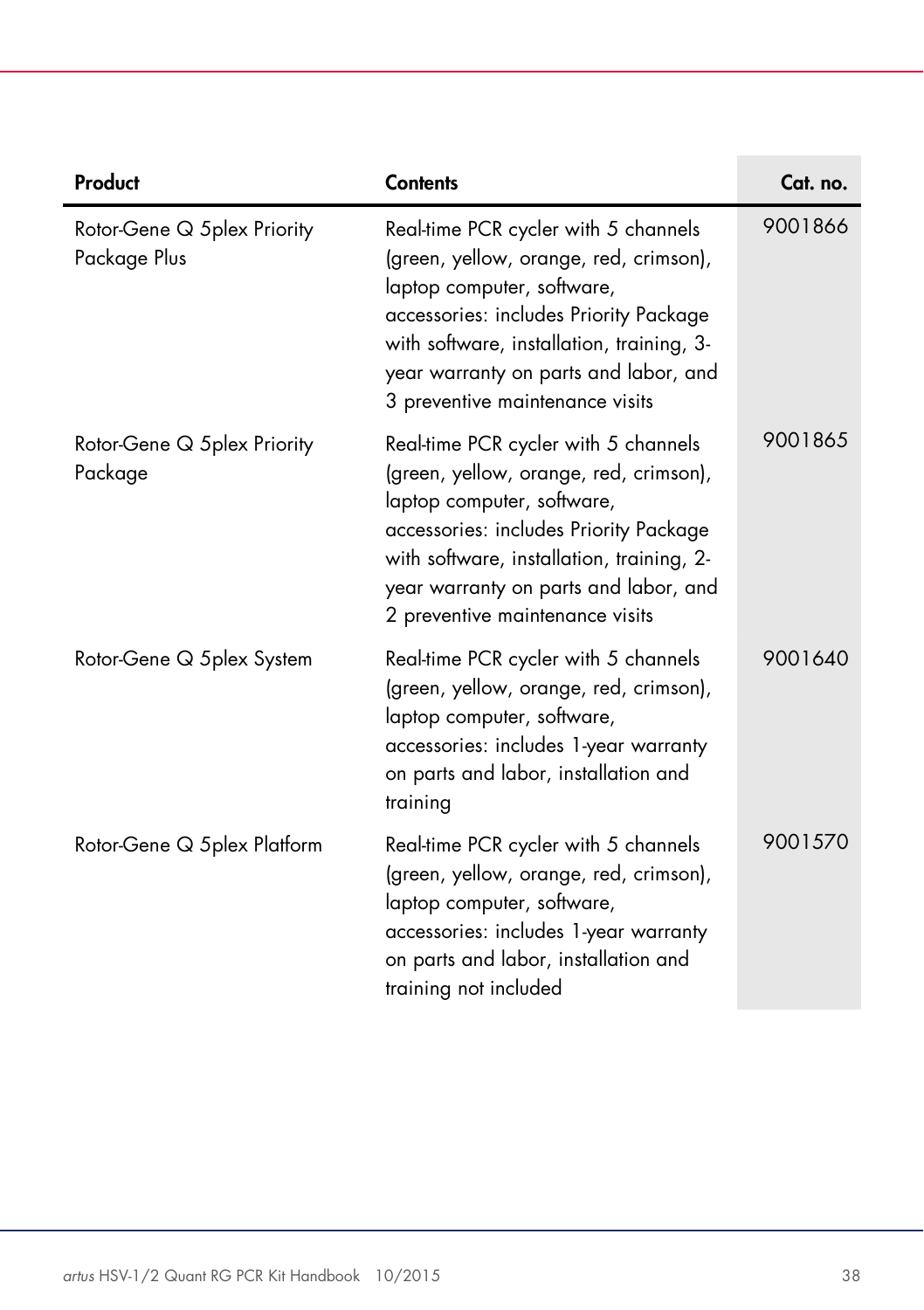| Product                                     | <b>Contents</b>                                                                                                                                                                                                                                                                                       | Cat. no. |
|---------------------------------------------|-------------------------------------------------------------------------------------------------------------------------------------------------------------------------------------------------------------------------------------------------------------------------------------------------------|----------|
| Rotor-Gene Q 6plex Priority<br>Package Plus | Real-time PCR instrument with 6<br>channels (blue, green, yellow, orange,<br>red, crimson), including laptop<br>computer, software, accessories:<br>includes Priority Package with<br>software, installation, training, 3-year<br>warranty on parts and labor, and 3<br>preventive maintenance visits | 9001870  |
| Rotor-Gene Q 6plex Priority<br>Package      | Real-time PCR instrument with 6<br>channels (blue, green, yellow, orange,<br>red, crimson), including laptop<br>computer, software, accessories:<br>includes Priority Package with<br>software, installation, training, 2-year<br>warranty on parts and labor, and 2<br>preventive maintenance visits | 9001869  |
| Rotor-Gene Q 6plex System                   | Real-time PCR instrument with 6<br>channels (blue, green, yellow, orange,<br>red, crimson), including laptop<br>computer, software, accessories:<br>includes 1-year warranty on parts and<br>labor, installation and training                                                                         | 9001660  |
| Rotor-Gene Q 6plex Platform                 | Real-time PCR instrument with 6<br>channels (blue, green, yellow, orange,<br>red, crimson), including laptop<br>computer, software, accessories:<br>includes 1-year warranty on parts and<br>labor, installation and training not<br>included                                                         | 9001590  |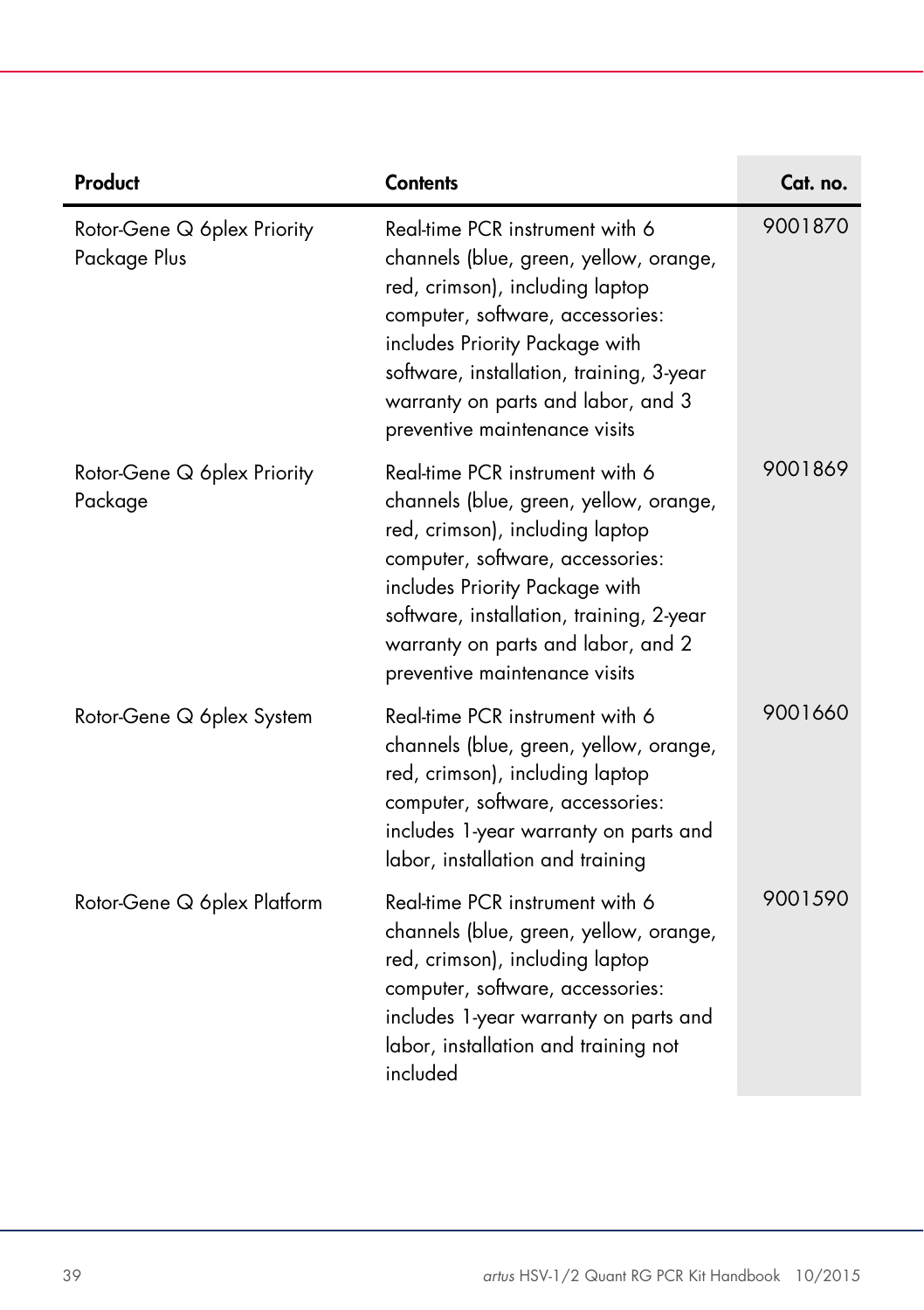| Product                                  | <b>Contents</b>                                                                                        | Cat. no. |
|------------------------------------------|--------------------------------------------------------------------------------------------------------|----------|
| Loading Block 72 x 0.1 ml Tubes          | Aluminum block for manual reaction<br>setup with a single-channel pipet in<br>$72 \times 0.1$ ml tubes | 9018901  |
| Strip Tubes and Caps,<br>$0.1$ ml (250)  | 250 strips of 4 tubes and caps for<br>1000 reactions                                                   | 981103   |
| Strip Tubes and Caps,<br>$0.1$ ml (2500) | 10 x 250 strips of 4 tubes and caps for<br>10,000 reactions                                            | 981106   |

 $\sim$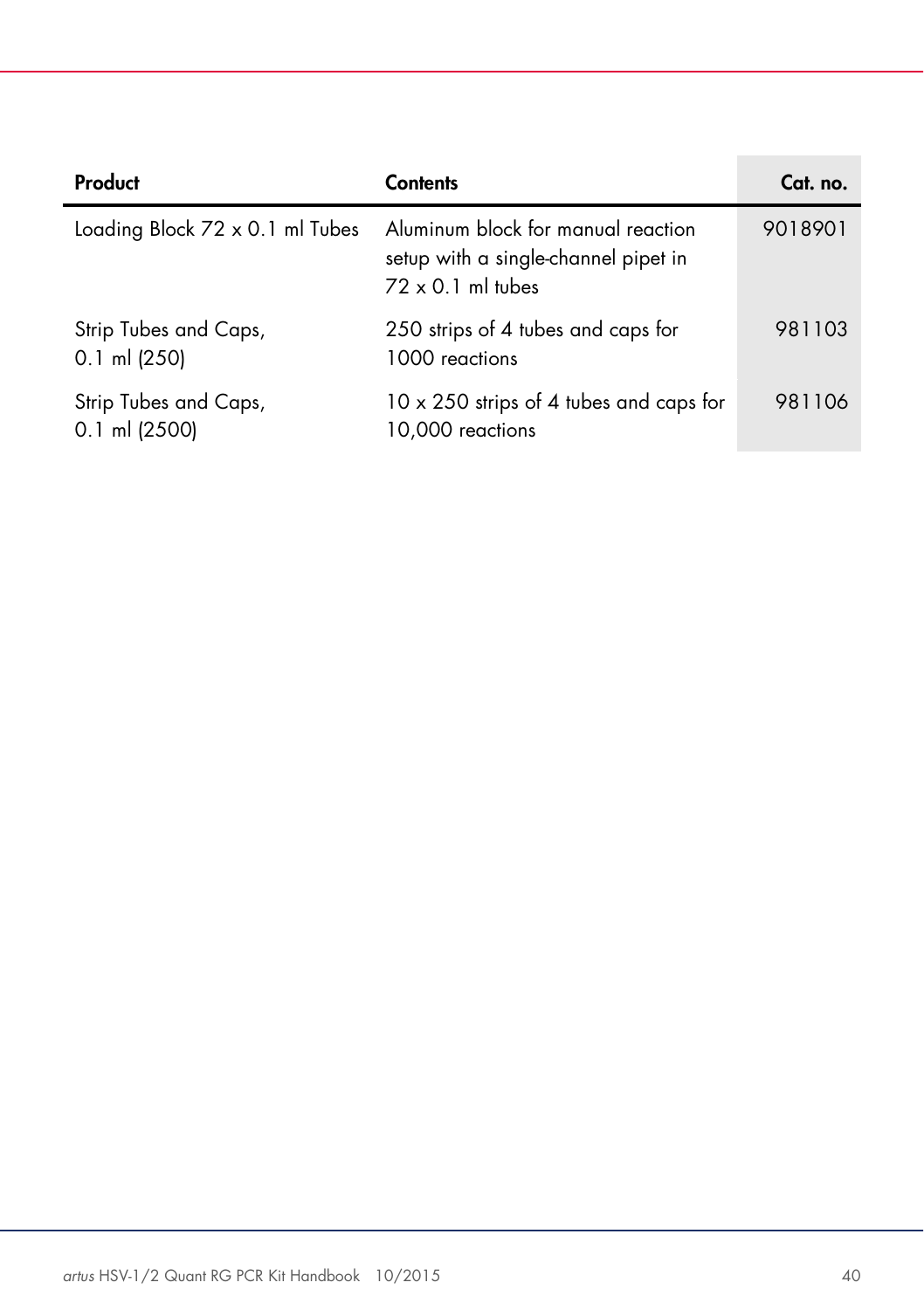This page intentionally left blank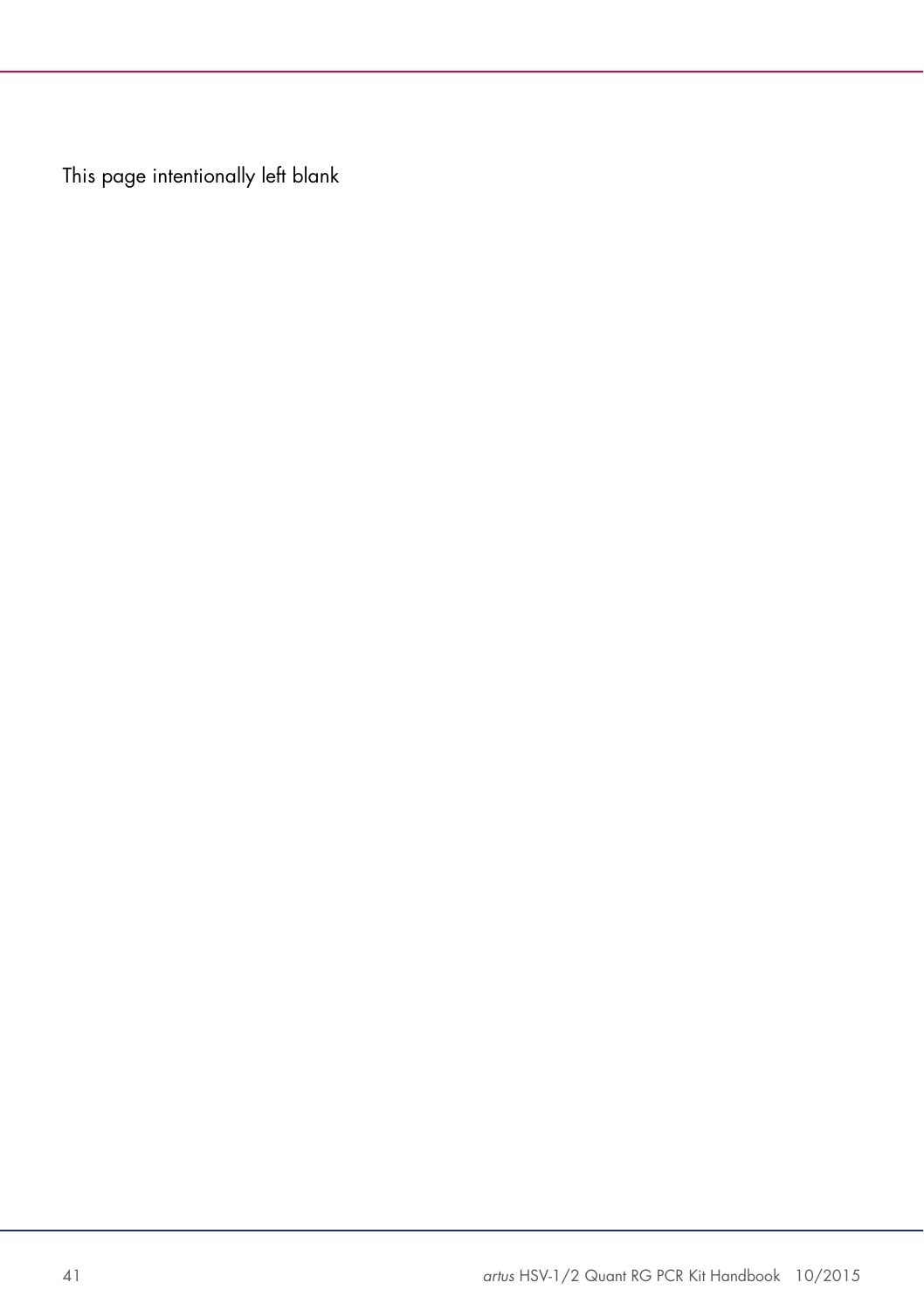This page intentionally left blank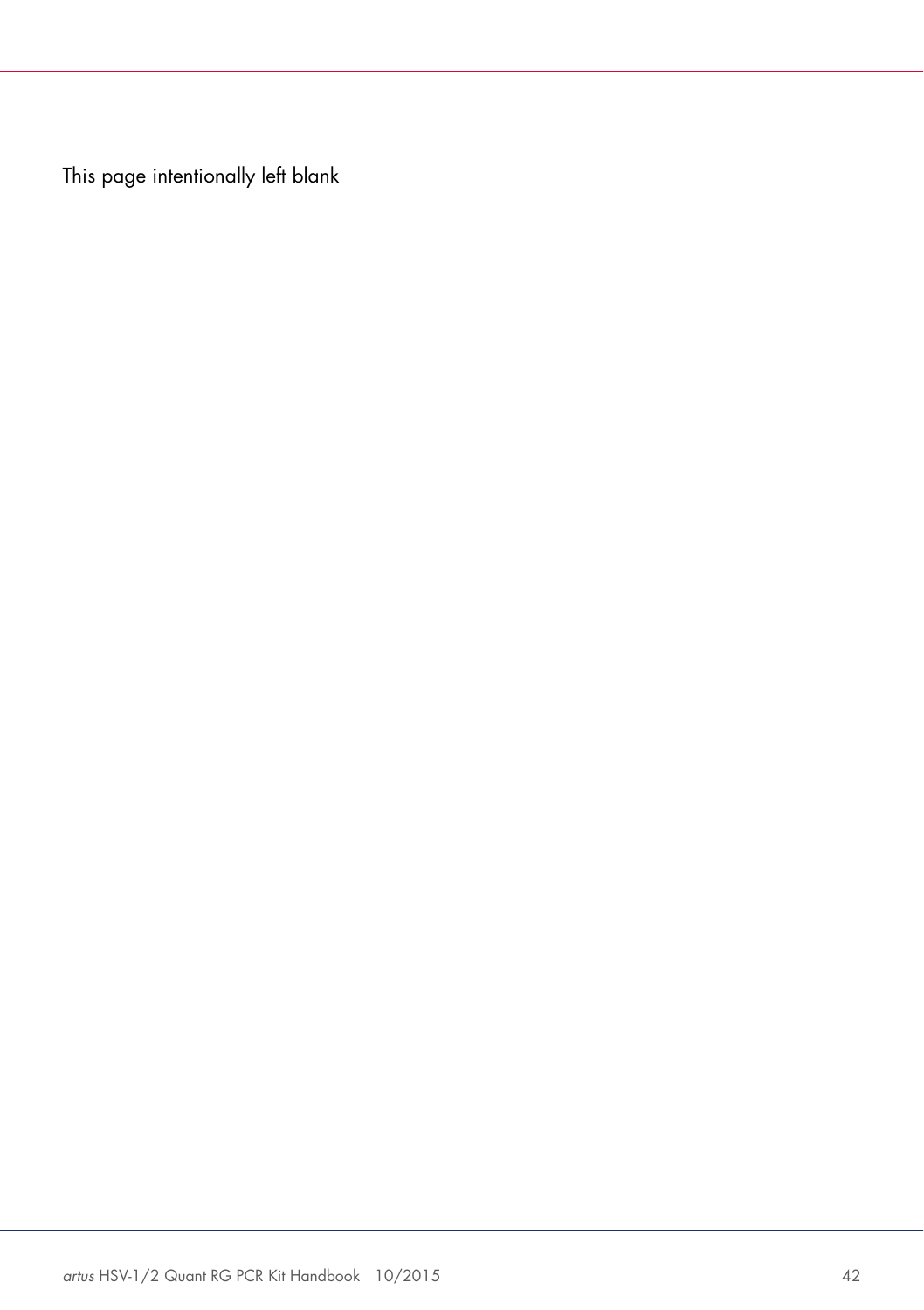#### Limited License Agreement for *artus* HSV-1/2 Quant RG PCR Kit

Use of this product signifies the agreement of any purchaser or user of the product to the following terms:

- 1. The product may be used solely in accordance with the protocols provided with the product and this handbook and for use with components contained in the kit only. QIAGEN grants no license under any of its intellectual property to use or incorporate the enclosed components of this kit with any components not included<br>within this kit except as described in the protocols provided these additional protocols have been provided by QIAGEN users for QIAGEN users. These protocols have not been thoroughly tested or optimized by QIAGEN. QIAGEN neither guarantees them nor warrants that they do not infringe the rights of third-parties.
- 2. Other than expressly stated licenses, QIAGEN makes no warranty that this kit and/or its use(s) do not infringe the rights of third-parties.
- 3. This kit and its components are licensed for one-time use and may not be reused, refurbished, or resold.
- 4. QIAGEN specifically disclaims any other licenses, expressed or implied other than those expressly stated.
- 5. The purchaser and user of the kit agree not to take or permit anyone else to take any steps that could lead to or facilitate any acts prohibited above. QIAGEN may enforce the prohibitions of this Limited License Agreement in any Court, and shall recover all its investigative and Court costs, including attorney fees, in any action to enforce this Limited License Agreement or any of its intellectual property rights relating to the kit and/or its components.

#### For updated license terms, see www.qiagen.com.

The purchase of this product allows the purchaser to use it for the performance of diagnostic services for human in vitro diagnostics. No general patent or other license of any kind other than this specific right of use from purchase is granted hereby.

Trademarks: QIAGEN®, Sample to Insight®, QIAamp®, *artus*®, Rotor-Gene® (QIAGEN Group); ATCC® (American Type Culture Collection); FAM™, JOE™ (Life Technologies Corporation); Cy® (GE Healthcare).

HB-2016-001

© 2015 altona Diagnostics GmbH, all rights reserved.